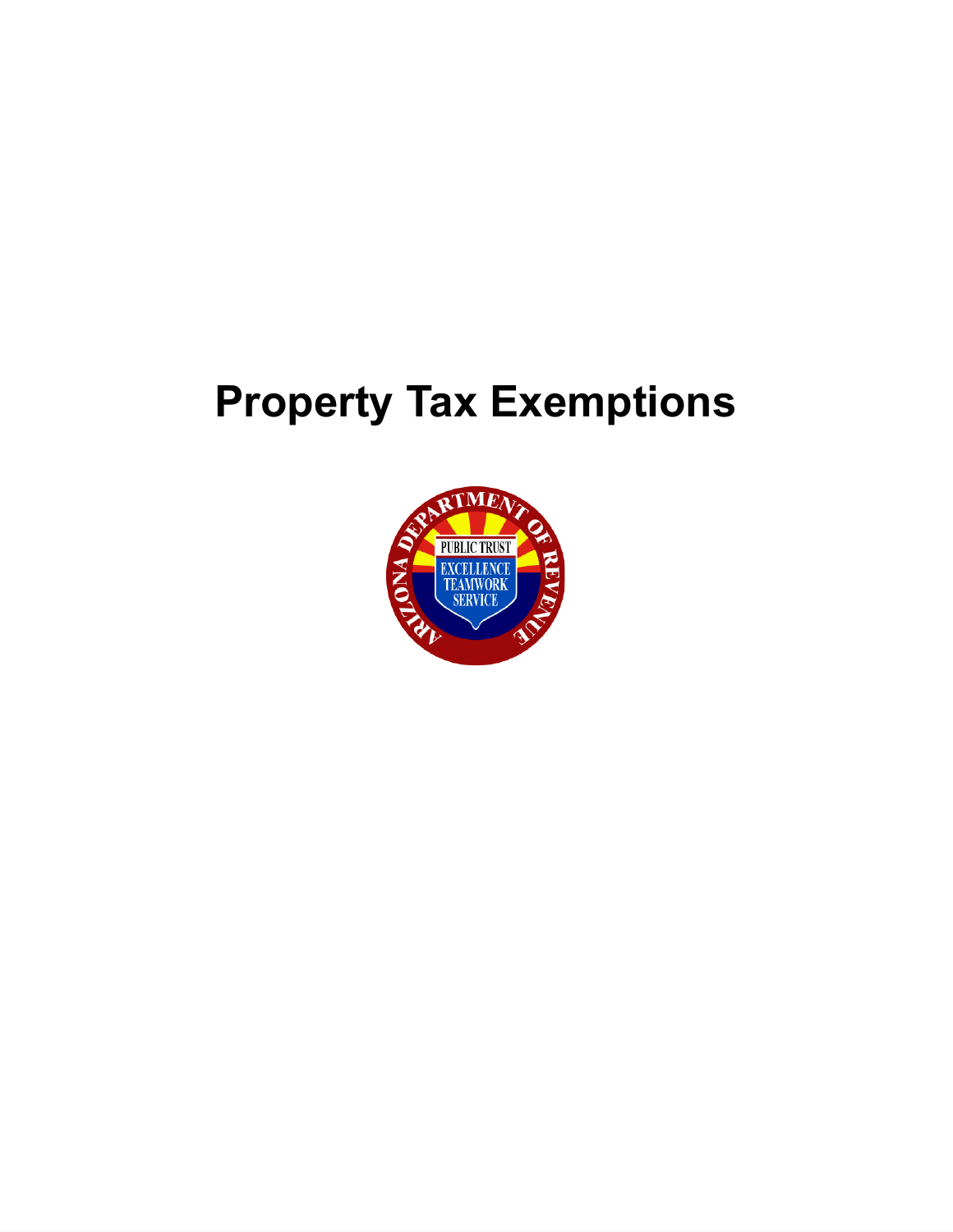# **Background**

All property in Arizona is taxable unless exempted under the laws of the United States or under the provisions of the Arizona Constitution and the related Arizona Revised Statutes (A.R.S.). A.R.S. [42-11002](https://www.azleg.gov/viewdocument/?docName=https://www.azleg.gov/ars/42/11002.htm). See Ariz. Const. art. IX, secs. [2,](https://www.azleg.gov/viewDocument/?docName=http://www.azleg.gov/const/9/2.htm) [2.1,](https://www.azleg.gov/viewDocument/?docName=http://www.azleg.gov/const/9/2_1.htm) [2.2,](https://www.azleg.gov/viewDocument/?docName=http://www.azleg.gov/const/9/2_2.htm) and [2.3](https://www.azleg.gov/viewDocument/?docName=http://www.azleg.gov/const/9/2_3.htm); A.R.S. [42-11101](https://www.azleg.gov/viewdocument/?docName=https://www.azleg.gov/ars/42/11101.htm) through 42-11133. The information in this chapter is based upon these constitutional and statutory provisions, which are subject to modification at any time by the courts and periodically by the legislature. Any changes in property tax law made by the courts or the legislature will be reflected in subsequent versions of this [chapter](https://azdor.gov/sites/default/files/media/PROPERTY_AssessmentPart1Ch4.pdf) of the [Assessment](https://azdor.gov/businesses-arizona/property-tax) Procedures Manual.

# **Assessor Responsibility**

The county assessor is responsible for locating, identifying, classifying, valuing, and listing on the tax roll all locally assessed property that is subject to property taxation. The assessor is also responsible for processing and approving or disapproving property tax exemption applications, monitoring previously-approved exemptions, and discontinuing exemptions that are no longer warranted. The Department exercises no responsibility with respect to administering exemptions, other than prescribing various application forms that are required by statute. See Exemption [Applications](#page-28-0) and [Affidavits,](#page-28-0) below.

# **Exemption of Government Property**

Exemption from property taxation is automatically granted for property owned by government entities, which do not impose property taxes on one another. A.R.S. [42-](https://www.azleg.gov/viewdocument/?docName=https://www.azleg.gov/ars/42/11102.htm)  $11102(A)$  and  $42-11103(A)$ . Accordingly, government-owned property is not subject to any application provisions in order to obtain or maintain exempt status. A.R.S. [42-](https://www.azleg.gov/viewdocument/?docName=https://www.azleg.gov/ars/42/11102.htm) [11102\(B\)](https://www.azleg.gov/viewdocument/?docName=https://www.azleg.gov/ars/42/11102.htm) and [42-11103\(B\).](https://www.azleg.gov/viewdocument/?docName=https://www.azleg.gov/ars/42/11103.htm)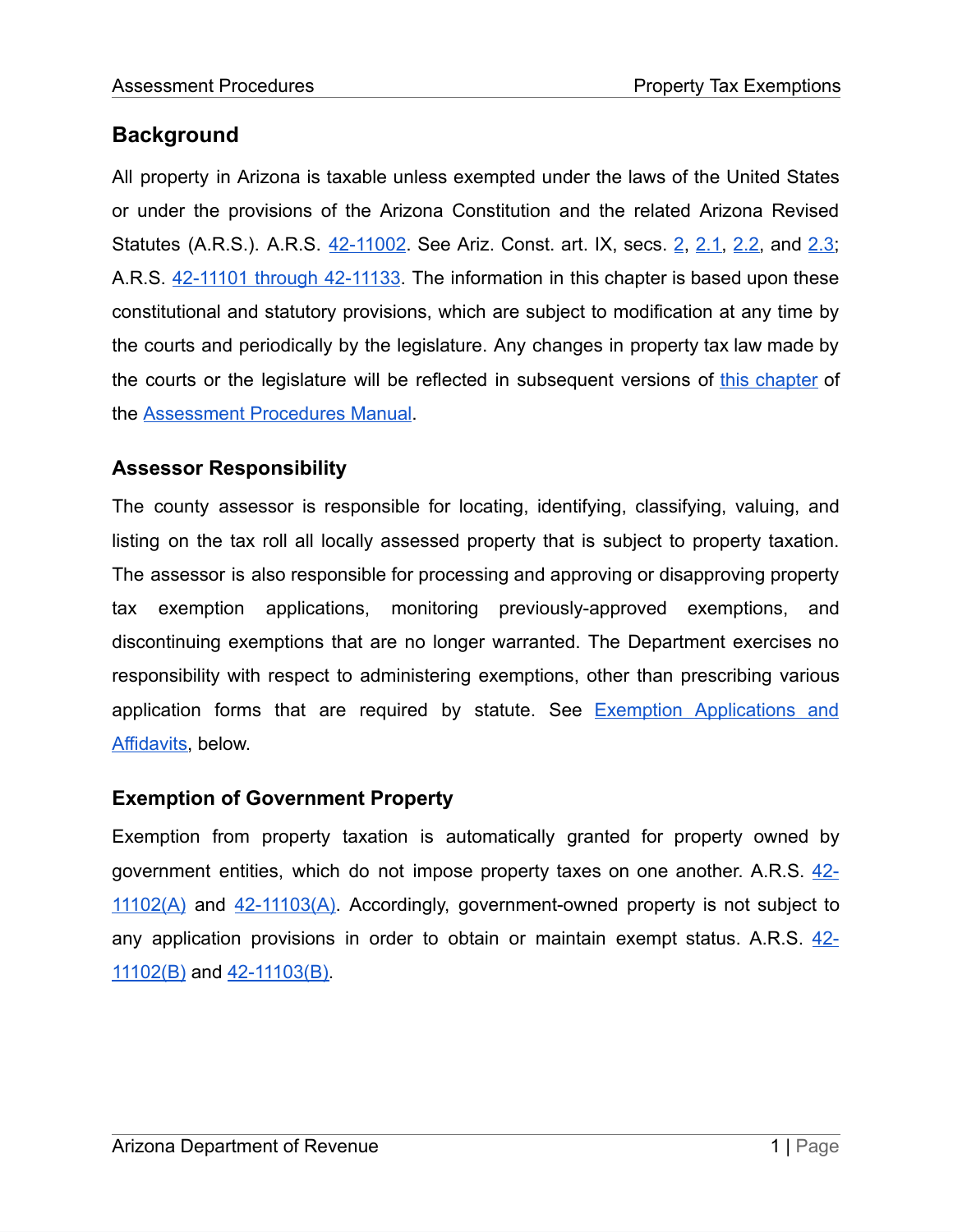# **Exemption of Private Property**

The county assessor may grant property tax exemption for property owned by certain private individuals and nonprofit organizations, institutions, and associations that use the property for qualifying purposes. See A.R.S. 42-11101 through [42-11133.](https://www.azleg.gov/viewdocument/?docName=https://www.azleg.gov/ars/42/11101.htm) exemption of privately-owned property may be granted **only** upon formal application. See A.R.S. 42-11151 through [42-11155.](https://www.azleg.gov/viewdocument/?docName=https://www.azleg.gov/ars/42/11151.htm)

# **Exempt Property Included on the Tax Roll**

Property exempted from property taxation must nevertheless be included on the tax roll. Pursuant to A.R.S. [42-15152,](https://www.azleg.gov/viewdocument/?docName=https://www.azleg.gov/ars/42/15152.htm) "all real property that is subject to the jurisdiction of this state,…regardless of whether it is exempt from taxation by law or by the Constitution of Arizona, shall be listed on the roll…. The roll shall also include the total personal property tax roll".

The specific amount of each property tax exemption should also be included on the tax roll. Because exempt property is not revalued on a regular basis in many instances, the property value listed on the tax roll should consist of at least an estimated land value and the value of any improvements according to the cost approach.

Exempt property values and exempted property tax amounts are listed on the tax roll to provide budget-setting and budget-approving entities with estimates of the total value and tax that have been purposely omitted from the tax roll. Having the omitted figures allows these entities to more accurately determine appropriate tax rates, which are imposed on all taxable property to derive the funding necessary for the operational purposes of each taxing jurisdiction.

# **Exemption Requirements**

# *Exemption Application*

The exemption application process for individuals and organizations is described in A.R.S. [42-11152.](https://www.azleg.gov/viewdocument/?docName=https://www.azleg.gov/ars/42/11152.htm) In almost every case, the taxpayer must appear before, and/or file an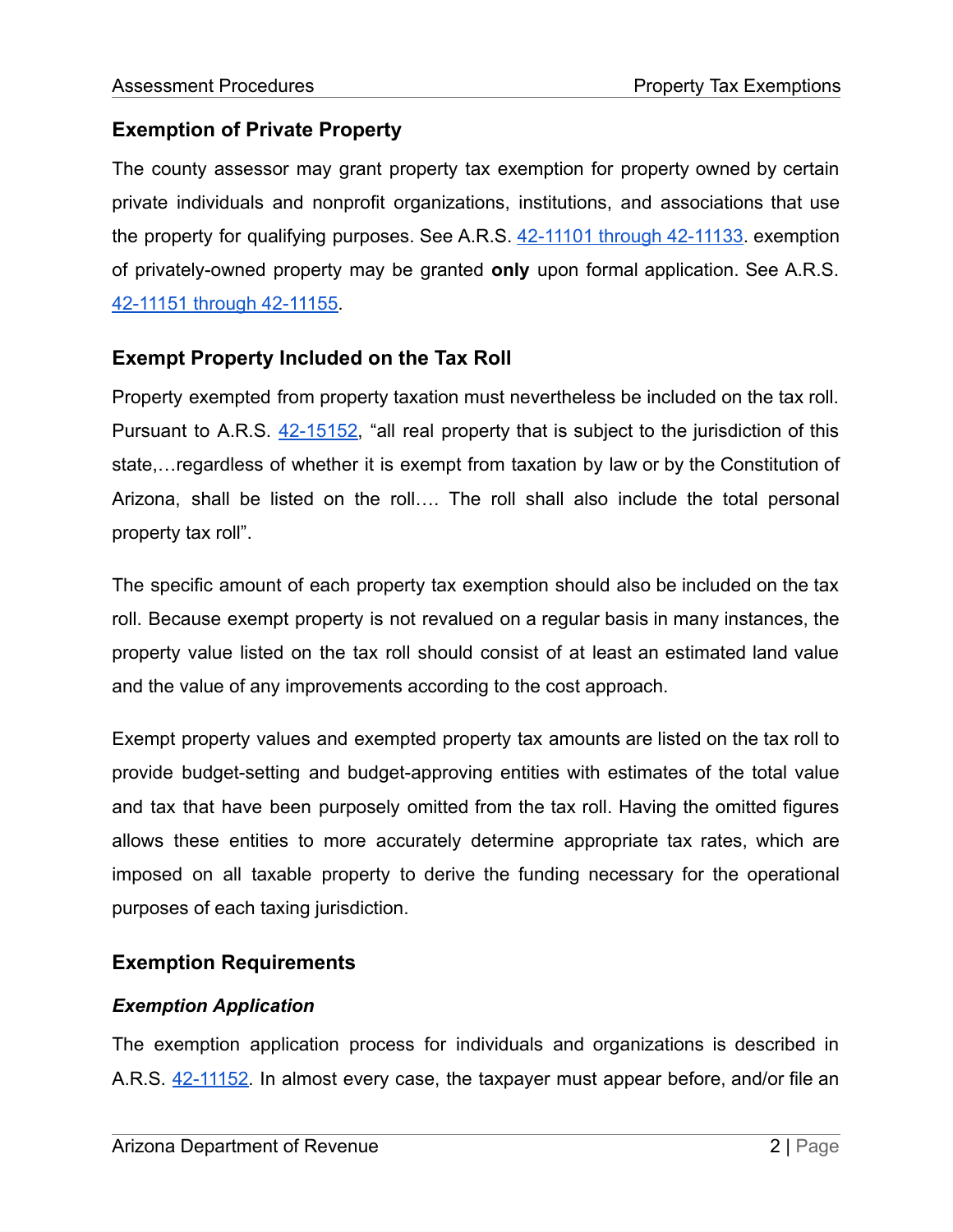application with, the county assessor and provide information required by the assessor to make an exemption determination. In certain cases, only an initial exemption application is required, while in other cases, an annual application is required. See Exemption [Applications](#page-28-0) and Affidavits, below.

# *Property Ownership and Use*

To qualify for most property tax exemptions, there are both ownership and use requirements that must be satisfied. However, some exemption statutes contain only a property use requirement (e.g., property must be "used for", "used in", "used as"). In these instances, there is no property ownership requirement to qualify for exemption. Many properties in this category are leased to be used for a qualifying exempt use.

# *Nonprofit Status*

Many property tax exemption statutes require that the property is "not used or held for profit" in order to qualify for exemption. Both the term "nonprofit" and the phrase "not for profit" are also utilized in various property tax exemption statutes. For the purposes of administering property tax exemptions, "nonprofit" and "not for profit" are considered to be synonymous.

If the use of a property creates a potential for realizing a profit, or if a property is held for future profit (i.e., speculation), the use is considered for-profit, and the property does not qualify for property tax exemption.

**Confirming Nonprofit Status.** An entity may confirm its nonprofit status with the assessor according to A.R.S. [42-11154\(1\),](https://www.azleg.gov/viewdocument/?docName=https://www.azleg.gov/ars/42/11154.htm) which states, "Nonprofit organization status may be established by a letter of determination issued in the organization's name by the United States internal revenue service recognizing the organization's tax-exempt status under section 501 of the internal revenue code". This requirement does not apply to churches, synagogues, temples, mosques, or similar organizations. A.R.S. [42-](https://www.azleg.gov/viewdocument/?docName=https://www.azleg.gov/ars/42/11154.htm) [11154\(1\)\(a\).](https://www.azleg.gov/viewdocument/?docName=https://www.azleg.gov/ars/42/11154.htm)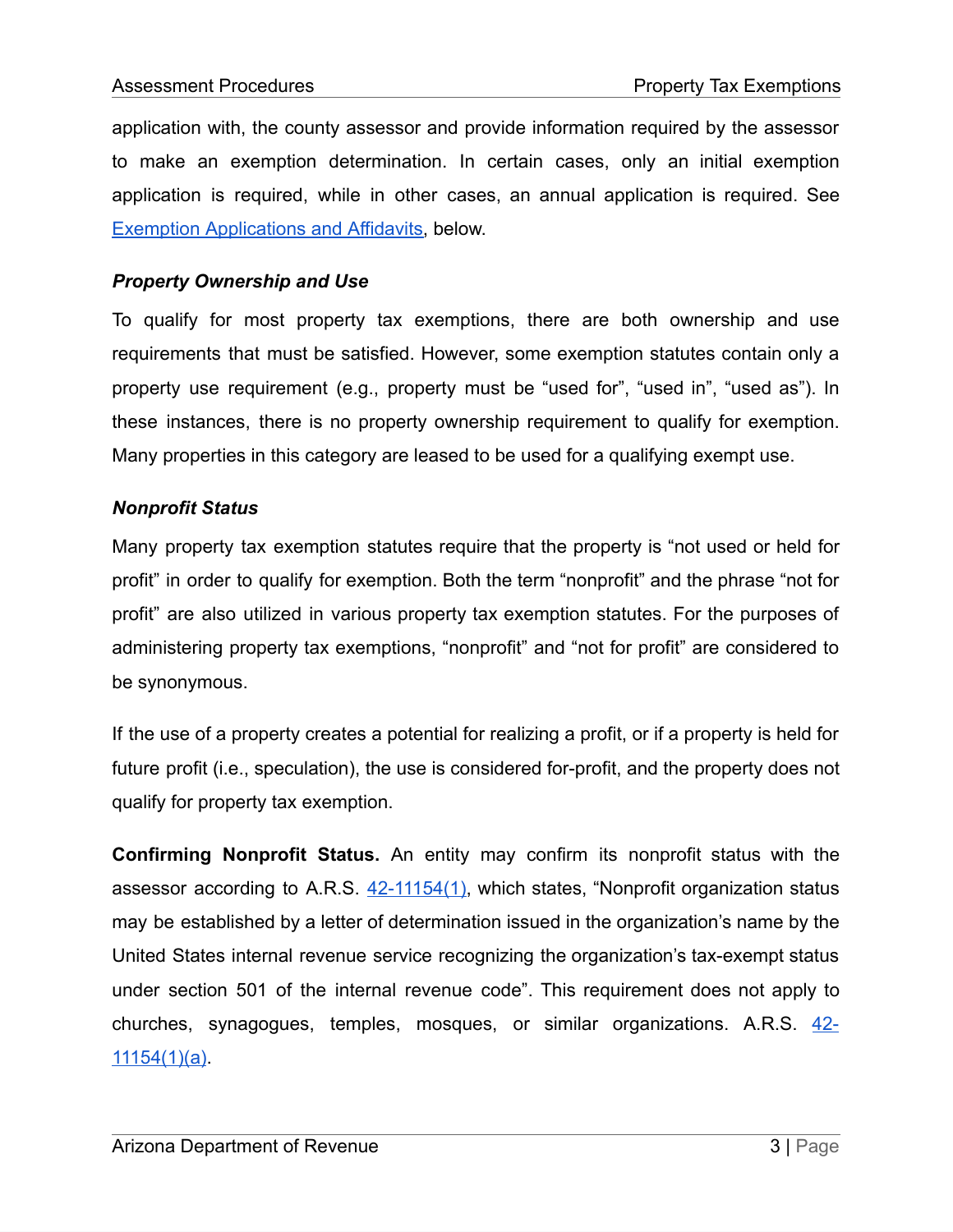**Internal Revenue Code.** Section 501(c) of the Internal Revenue Code (I.R.C.) includes many numbered paragraphs that list the organizations recognized by the Internal Revenue Service (IRS) as exempt from federal income tax. These same numbered paragraphs are often referenced in sections of the A.R.S. that address property tax exemptions. Usually, it is paragraph (3) that is specified (i.e., 501(c)(3)). The full text of the I.R.C. can be found in Title 26 of the U.S. Code.

Examples of the types of nonprofit organizations listed in the I.R.C. include charitable, religious, educational, scientific, and literary. Under the I.R.C., a qualifying charitable purpose can encompass a long list of activities, such as relief for the poor and distressed, elimination of prejudice and discrimination, or operation of labor or political societies. See IRS, Charities and Nonprofits, *Exempt [Organization](https://www.irs.gov/charities-non-profits/exempt-organization-types) Types*.

It is important to note that IRS recognition of a property owner as a charitable or nonprofit organization for income tax purposes does not alone qualify the organization for exemption from property taxation.

**Nonprofit Ownership and Use of Property.** The following table summarizes key Arizona court decisions regarding nonprofit ownership and use of property and property tax exemption.

#### **Key Court Decisions Regarding Nonprofit Ownership and Use of Property**

Both the use and the ownership of the property of nonprofit organizations must be considered to determine eligibility for property tax exemption. "The fact that the constitution excludes from the exempt category any property of charitable organizations 'used or held for profit' creates a use requirement in addition to the ownership requirement".

#### Kunes v. [Samaritan](https://www.leagle.com/decision/1979534121ariz4131424) Health Service, 121 Ariz. 413, 416, 590 P.2d 1359, 1362 (1979)

A nonprofit owner of property may lease a portion of its property to a nonprofit tenant without forfeiting the tax-exempt status of the property. The nonprofit status of, and the use of the property by, both the owner and tenant must be considered. "[A.R.S.] 42-11154 and 42-11155 specifically require us to consider the status of both owners and users of property in evaluating whether the property is 'being used or held for profit.' Those statutes are inconsistent with the…contention that we must ignore [the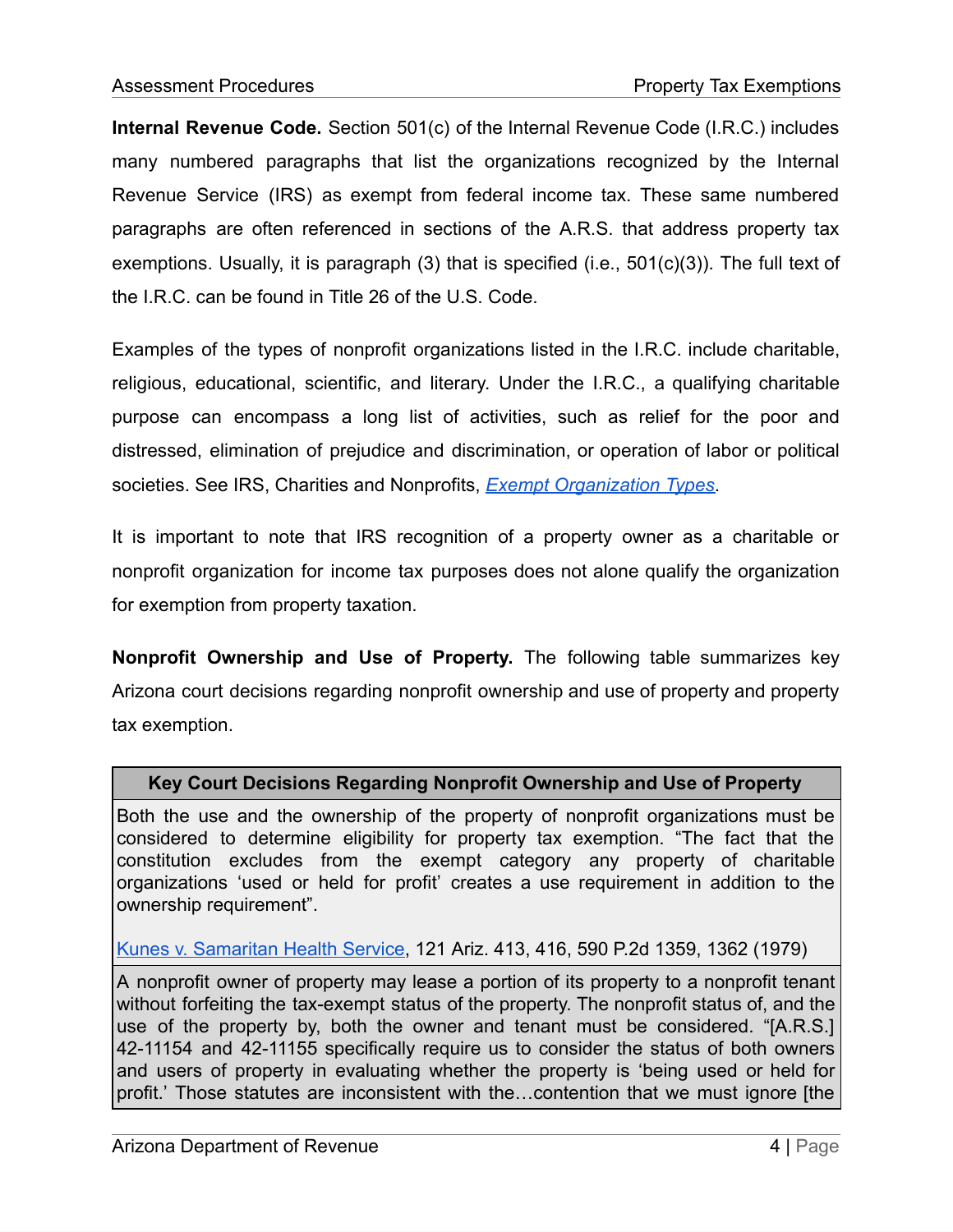tenant's] charitable use of the property in determining the tax status of the portion [the tenantI leases."

[Volunteer](https://caselaw.findlaw.com/az-court-of-appeals/1490711.html) Center of Southern Arizona v. Staples, 214 Ariz. 36, 39, 147 P.3d 1052, 1055 (2006)

The requirement that property is "not used or held for profit" is not absolute. As long as the property owner primarily uses the property for a designated exempt purpose, the property is entitled to exemption despite occasional or incidental use of the property for other purposes. "In interpreting and applying tax exemption statutes, our supreme court and this court have consistently recognized the taxpayer may claim the exemption despite some non-exempt use as long as the taxpayer is primarily using the property in the manner specified by the Legislature."

Tucson [Botanical](https://caselaw.findlaw.com/az-court-of-appeals/1244695.html) Gardens Inc. v. Pima County, 218 Ariz. 523, 526, 189 P.3d 1096, 1099 (2008)

# *Held vs. Owned*

The terms "held" and "owned" (or variants thereof, such as "owned by") are often considered to be synonymous. However, this is not always the case as the terms are used in the A.R.S. For example, the language of A.R.S. [42-11155](https://www.azleg.gov/viewdocument/?docName=https://www.azleg.gov/ars/42/11155.htm) indicates that the terms can have different meanings with regard to charitable institutions. In that particular statute, "held" appears to mean something other than "owned." Because the term "held" may be used differently in various property tax statutes, the assessor must always discern the meaning of "held" from the specific context of the statutory language within which it is found.

# **Arizona Property Tax Exemptions**

Property tax exemptions currently established in Arizona are discussed below, along with the constitutional and statutory authority for the exemptions. Where necessary, additional discussion addresses issues or ambiguities created by the statutory text (or lack thereof) or other circumstances.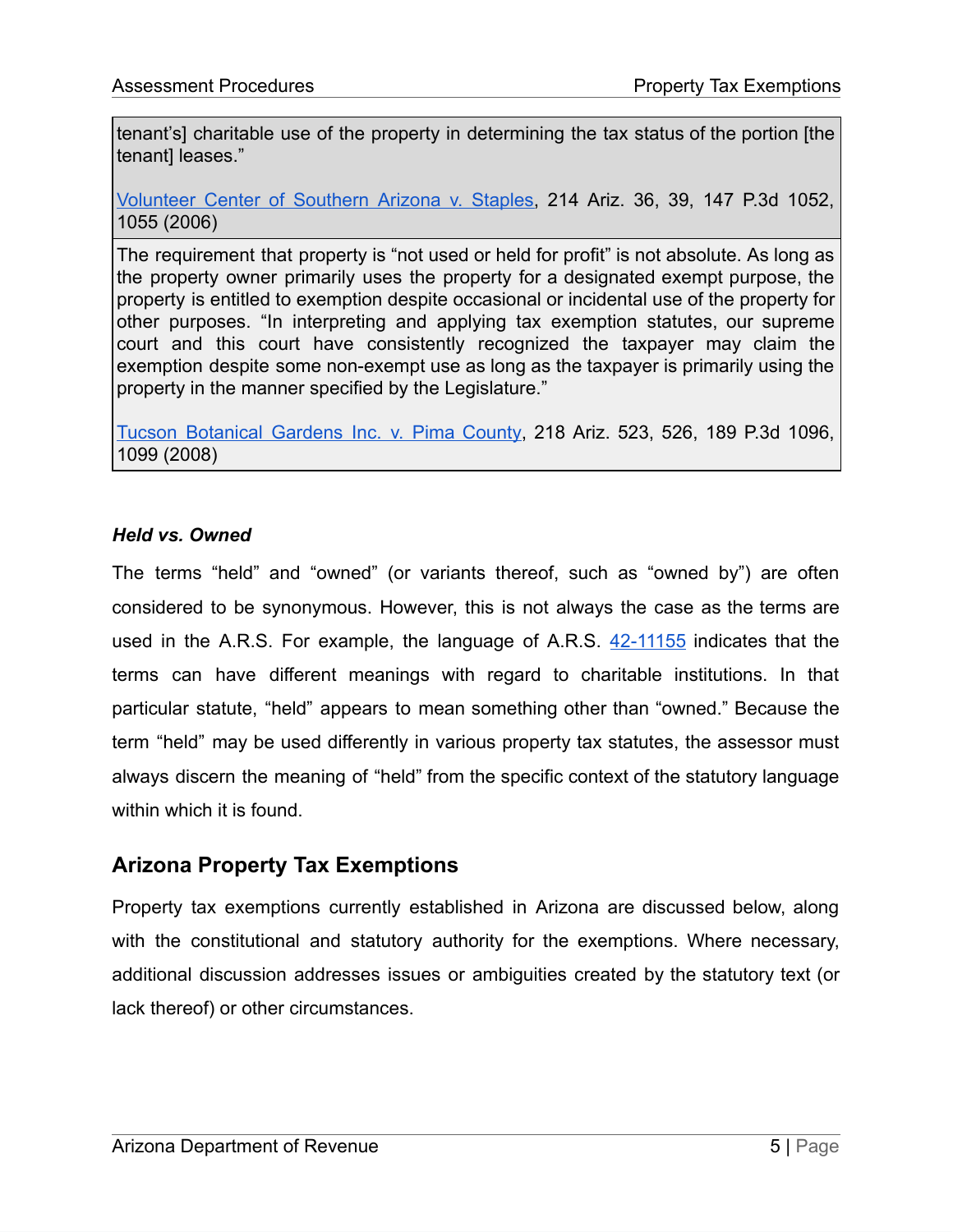The Department recognizes three categories of property tax exemption: General Restricted, and Individual.

# **General Exemptions**

Property in the General category is totally exempted from property taxation.

#### *1. Federal, State, County and Municipal Property*

**Generally.** This category includes all land, improvements, and personal property owned and used by a government entity. Ariz. Const. art. IX, sec. [2\(1\);](https://www.azleg.gov/viewDocument/?docName=http://www.azleg.gov/const/9/2.htm) A.R.S. [42-11102\(A\).](https://www.azleg.gov/viewdocument/?docName=https://www.azleg.gov/ars/42/11102.htm) It also includes property used by the state or a political subdivision thereof for a governmental purpose during an entire tax year, if the property is owned by a nonprofit organization or is being purchased by the government entity under a lease-purchase agreement. A.R.S.  $42-11102(A)$  (1) and (2). Also included in this category are improvements on public lands held under grazing permits, if title to the improvements passes to the federal government. A.R.S. [42-11102\(A\)\(3\)](https://www.azleg.gov/viewdocument/?docName=https://www.azleg.gov/ars/42/11102.htm).

**Application.** Government-owned property is not subject to any exemption application requirements. A.R.S. [42-11102\(B\).](https://www.azleg.gov/viewdocument/?docName=https://www.azleg.gov/ars/42/11102.htm)

**Purchase, Foreclosure, or Taking.** Property purchased by a government entity is exempted during the tax year of the purchase, but only if purchased prior to the date on which tax rates are set and the overall tax levy is imposed, which must occur by the third Monday in August.

Real property obtained by a government entity through foreclosure (e.g., the FHA or VA) or by other means (e.g., eminent domain) is not exempt from property tax as government-owned property. Personal property so acquired is exempt from property tax.

**Government Property Lease Excise Tax (GPLET).** Property owned by a government entity that is used by a nongovernmental entity may be subject to GPLET. A.R.S. [42-](https://www.azleg.gov/viewdocument/?docName=https://www.azleg.gov/ars/42/06201.htm)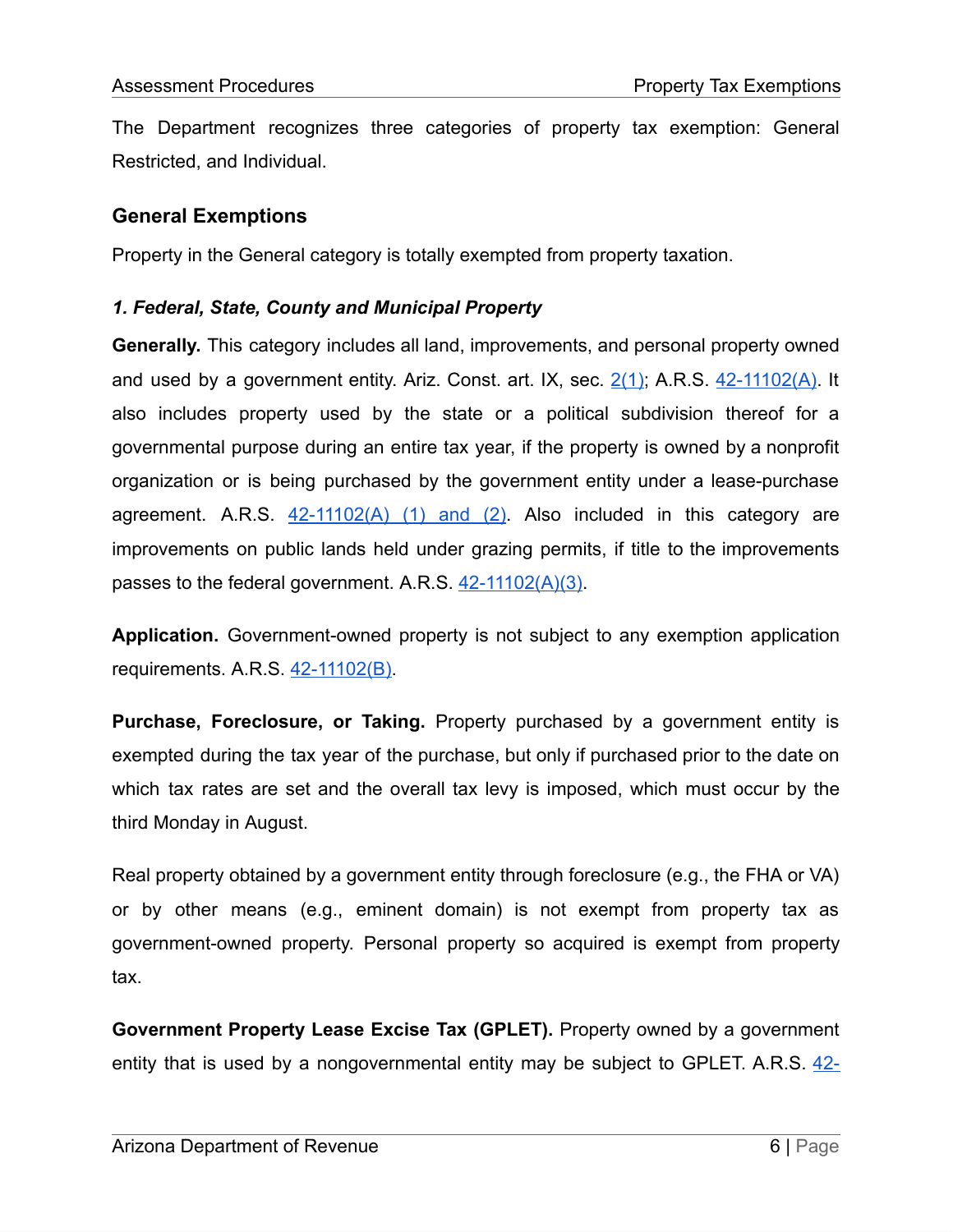6201 through [42-6210](https://www.azleg.gov/viewdocument/?docName=https://www.azleg.gov/ars/42/06201.htm). The activity being taxed by GPLET is the use of government-owned, improved property by a private entity. Any commercial, residential rental, or industrial use of the property by the nongovernmental entity is permitted under GPLET. A.R.S. [42-6201\(2\).](https://www.azleg.gov/viewdocument/?docName=https://www.azleg.gov/ars/42/06201.htm)

### *2. Public Debts*

Public debts are bonds issued by the state of Arizona, or by one of its counties, municipalities, or other subdivisions (e.g., special taxing districts). Ariz. Const. art. IX, sec.  $2(3)$ ; A.R.S.  $42-11103(A)$ . Because public debt is government property, there is no exemption application requirement. A.R.S. [42-11103\(B\)](https://www.azleg.gov/viewdocument/?docName=https://www.azleg.gov/ars/42/11103.htm).

#### *3. Property Held to Preserve or Protect Scientific Resources*

Property held by a 501(c)(3) charitable organization "to preserve and protect scientific, biological, geological, paleontological, natural or archaeological resources" is exempt from property taxation. A.R.S.  $42-11115$ . See Ariz. Const. art. IX, sec.  $2(2)$ . This exemption requires an annual application.

# *4. Trading Commodities*

Commodities, as they are defined in 7 U.S. Code Section 2, that are warehoused in this state, consigned for resale, and deliverable on contract in the future according to commodities regulations, are exempt from property taxation. A.R.S. [42-11122.](https://www.azleg.gov/viewdocument/?docName=https://www.azleg.gov/ars/42/11122.htm)

Pursuant to  $A.R.S. 42-11128(E)$  $A.R.S. 42-11128(E)$ , the warehouse owner or operator must file an annual affidavit with the assessor stating that the commodities are futures contract property. The assessor may require additional evidence of the facts set forth in the affidavit.

# *5. Animal and Poultry Feed*

"Animal and poultry feed, including salts, vitamins and other additives, for animal or poultry consumption is exempt from taxation." A.R.S. [42-11123.](https://www.azleg.gov/viewdocument/?docName=https://www.azleg.gov/ars/42/11123.htm) This exemption does not apply to feed for animals used for a nonqualified agricultural use (i.e.,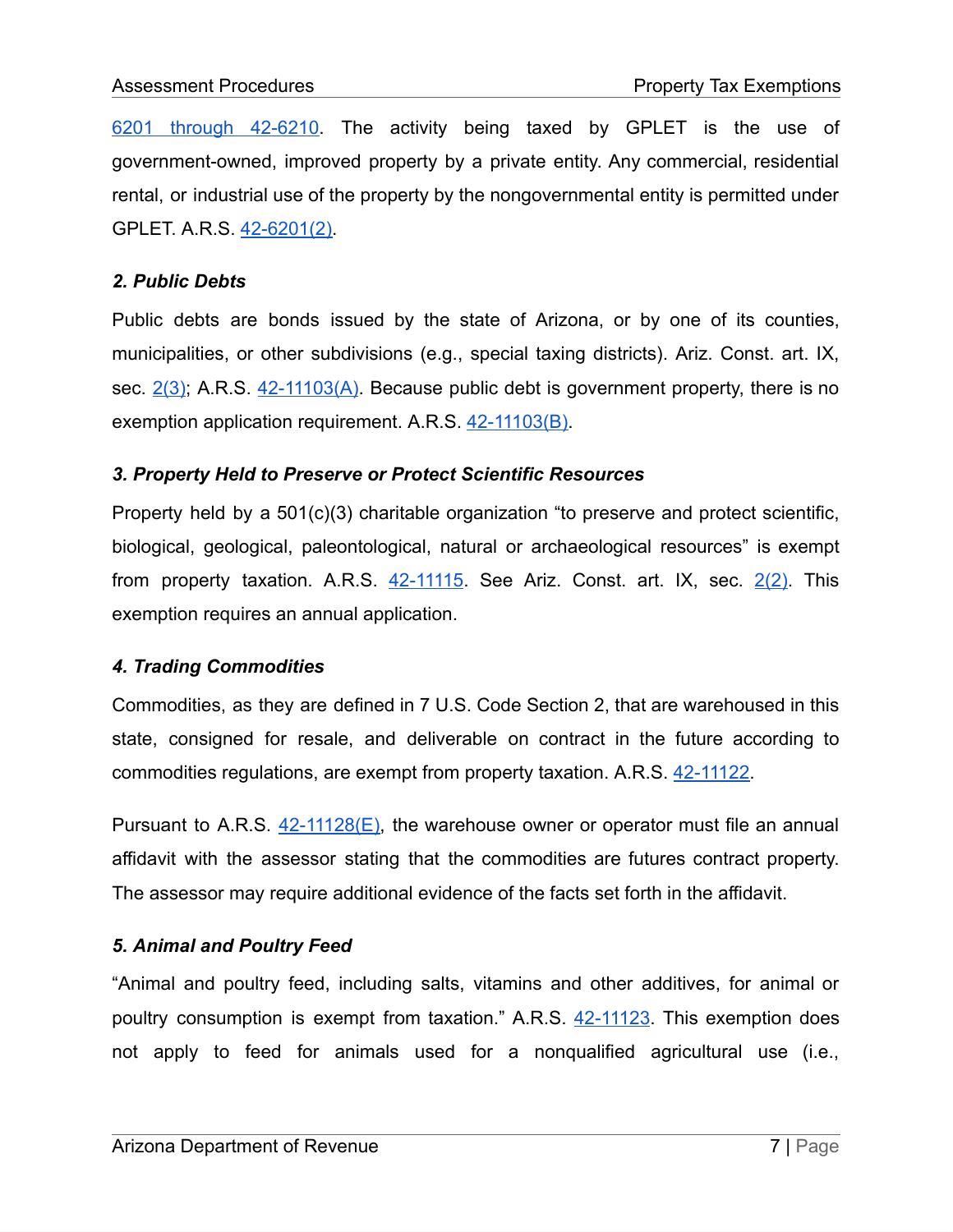"nonproduction") or to feed for domestic animals. See Ariz. Const. art. IX, secs.  $2(5)$  and [13\(2\)](https://www.azleg.gov/viewDocument/?docName=http://www.azleg.gov/const/9/13.htm). An exemption application is not required for this exemption.

### *6. Inventory, Materials, and Products*

This category includes raw or unfinished materials, unassembled parts, work in progress, and finished products that constitute the inventory of a retailer, wholesaler, or manufacturer located in Arizona and principally engaged in reselling or manufacturing the inventory. Ariz. Const. art. IX, secs.  $2(5)$  and  $13(1)$ ; A.R.S. [42-11125.](https://www.azleg.gov/viewdocument/?docName=https://www.azleg.gov/ars/42/11125.htm) This category does not include the operating supplies of a business, which are taxable. An exemption application is not required for this exemption.

#### *7. Production Livestock and Animals*

Livestock, poultry, aquatic animals, and bees owned by a person principally engaged in agricultural production are exempt from property taxation. Ariz. Const. art. IX, sec. [13\(2\)](https://www.azleg.gov/viewDocument/?docName=http://www.azleg.gov/const/9/13.htm); A.R.S. [42-11126.](https://www.azleg.gov/viewdocument/?docName=https://www.azleg.gov/ars/42/11126.htm) An exemption application is not required for this exemption.

# *8. Personal Property in Transit*

Personal property that is only moving through the state, including personal property consigned from outside the state to a warehouse for storage or assembly inside the state prior to shipment back outside the state, is considered "in transit" and is exempted from property taxation. A.R.S. [42-11128](https://www.azleg.gov/viewdocument/?docName=https://www.azleg.gov/ars/42/11128.htm).

**Note:** Subsection (D) of the statute requires an exemption application accompanied by a warehouse certificate, if applicable. However, an exemption application has not been considered necessary by county assessors, and an application form and procedure has not been prescribed by the Department.

# *9. Household Goods*

Household goods are the various household items used in a property class Three, owner-occupied, primary residence (e.g., furnishings, decorations, kitchenware).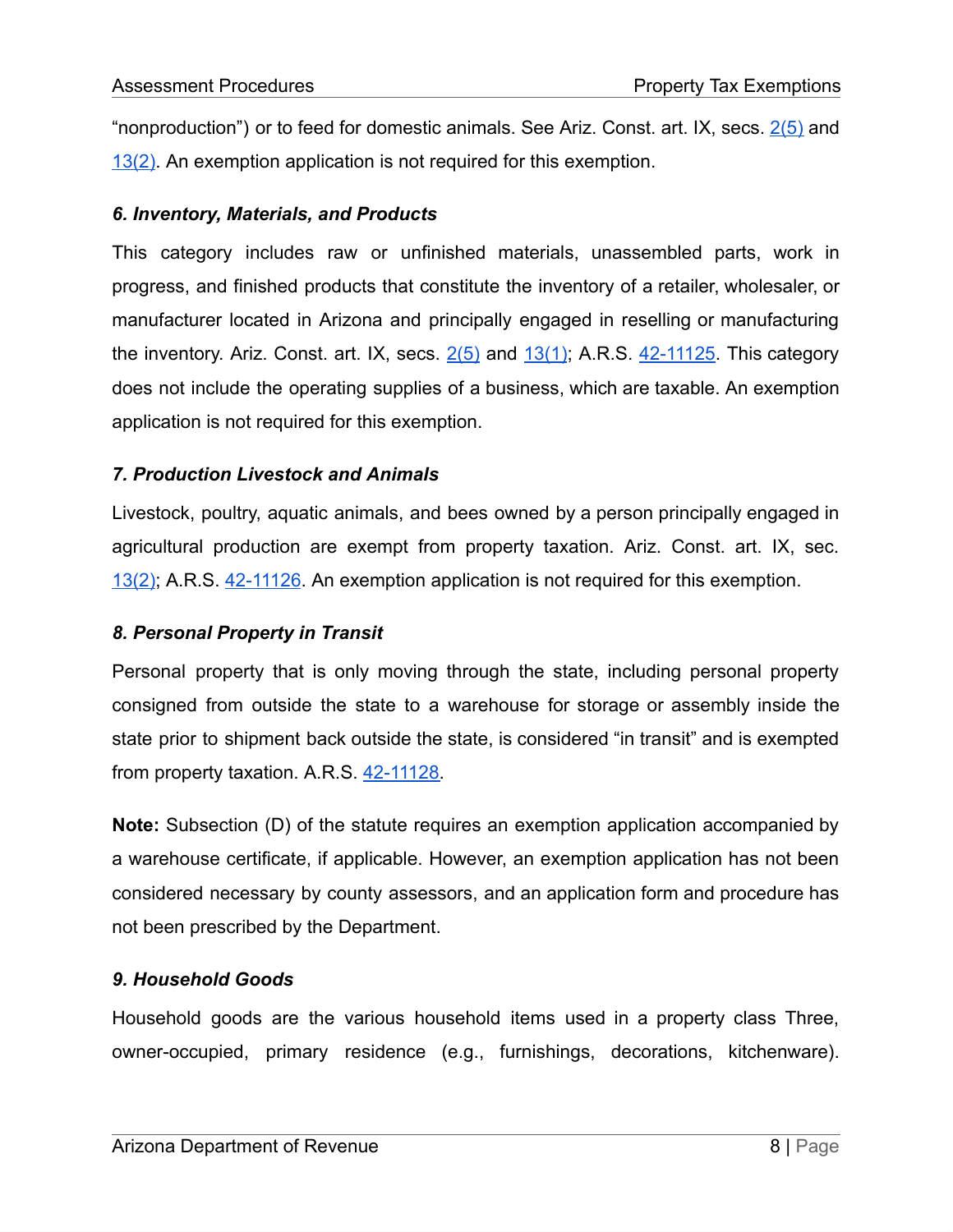Household goods cannot be utilized for any commercial purpose. No application is required to receive this exemption. Ariz. Const. art. IX, sec.  $2(4)$ .

Household goods in a property class Four, subclass (2) residential rental property are excluded from this exemption because they are used for a commercial purpose, even though the household goods are not used in conjunction with a property class One commercial property.

#### *10. Vehicles*

Vehicles (cars, light trucks, motorcycles, most trailers, etc.) that are registered for operation in Arizona, other than vehicles owned and operated for any commercial purpose, are exempt from property taxation. Ariz. Const. art. IX, sec. [11.](https://www.azleg.gov/viewDocument/?docName=http://www.azleg.gov/const/9/11.htm) Such noncommercial-use vehicles are subject to an in lieu license tax.

#### *11. Aircraft*

Aircraft (airplanes, helicopters, etc.) that are registered for operation in Arizona are exempt from property taxation. Ariz. Const. art. IX, sec. [15](https://www.azleg.gov/viewDocument/?docName=http://www.azleg.gov/const/9/15.htm). Such noncommercial-use aircraft are subject to an in lieu license tax.

This exemption does not apply to:

- 1. Commercial aircraft.
- 2. Aircraft owned and held by a dealer solely for sale.
- 3. Aircraft owned by nonresidents who operate aircraft for 90 days or less per year, as long as such aircraft are not used in intrastate commercial activity.
- 4. Aircraft owned and operated exclusively in the public service by the state, political subdivision of the state, or civil air patrol.

# *12. Watercraft*

Watercraft (boats, jet skis, etc.) that are registered for operation in Arizona, other than watercraft owned and operated for any commercial purpose, are exempt from property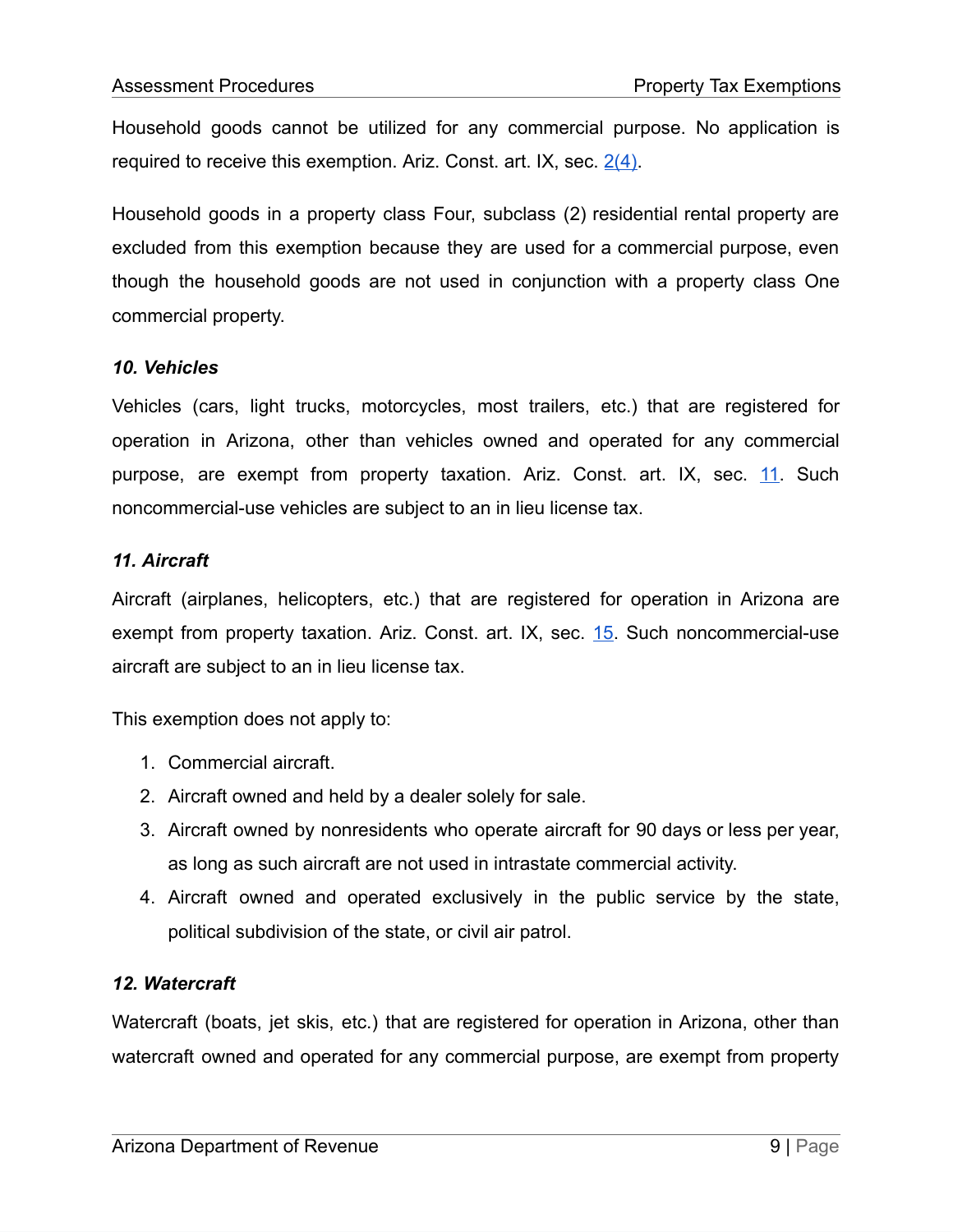taxation. Ariz. Const. art. IX, sec.  $16$ . Such noncommercial-use watercraft are subject to an in lieu license tax.

#### *13. Personal Property of Servicemembers*

The Servicemembers Civil Relief Act of 2003 (SCRA) establishes federal policy regarding taxation of military personnel on active duty in locations other than their state of domicile. 50 U.S.C. [3901](http://uscode.house.gov/view.xhtml?path=/prelim@title50/chapter50&edition=prelim) et seq. In most cases, the host state (Arizona) cannot impose personal property taxes on property owned by a servicemember if the servicemember is domiciled in another state, but is stationed in Arizona solely due to military orders. 50 U.S.C.  $4001$  [\(a\)\(1\)](http://uscode.house.gov/view.xhtml?req=granuleid:USC-prelim-title50-section4001&num=0&edition=prelim) and (d). This is also true with respect to a nonmilitary spouse of a servicemember, as long as the spouse is in Arizona solely to be with the servicemember and maintains the same state of domicile as the servicemember. 50 U.S.C. 4001 [\(a\)\(2\)](http://uscode.house.gov/view.xhtml?req=granuleid:USC-prelim-title50-section4001&num=0&edition=prelim) and (d). However, there are three specific cases in which personal property owned by a servicemember is subject to taxation in Arizona:

- 1. Personal property owned by a servicemember and used in a trade or business is subject to taxation by the presiding jurisdiction. 50 U.S.C.  $4001(d)(3)$ . States and their political subdivisions are **not** prohibited from taxing business personal property owned by a servicemember residing in the state solely in compliance with military orders.
- 2. Personal property owned by a servicemember is subject to property taxation if the servicemember is domiciled in Arizona upon entering military service, unless the servicemember later changes their domicile to another state within the meaning of the SCRA. 50 U.S.C.  $4001$  [\(a\)\(1\)](http://uscode.house.gov/view.xhtml?req=granuleid:USC-prelim-title50-section4001&num=0&edition=prelim) and (d)(2).
- 3. An affixed mobile home, which is assessed as real property, is subject to taxation even if it is owned by a servicemember that is present in Arizona solely in compliance with military orders. An affixed mobile home is a mobile home for which an Affidavit of Affixture has been recorded, which changes the assessment of that mobile home from personal property to real property. A.R.S. [42-15204.](https://www.azleg.gov/viewdocument/?docName=https://www.azleg.gov/ars/42/15204.htm)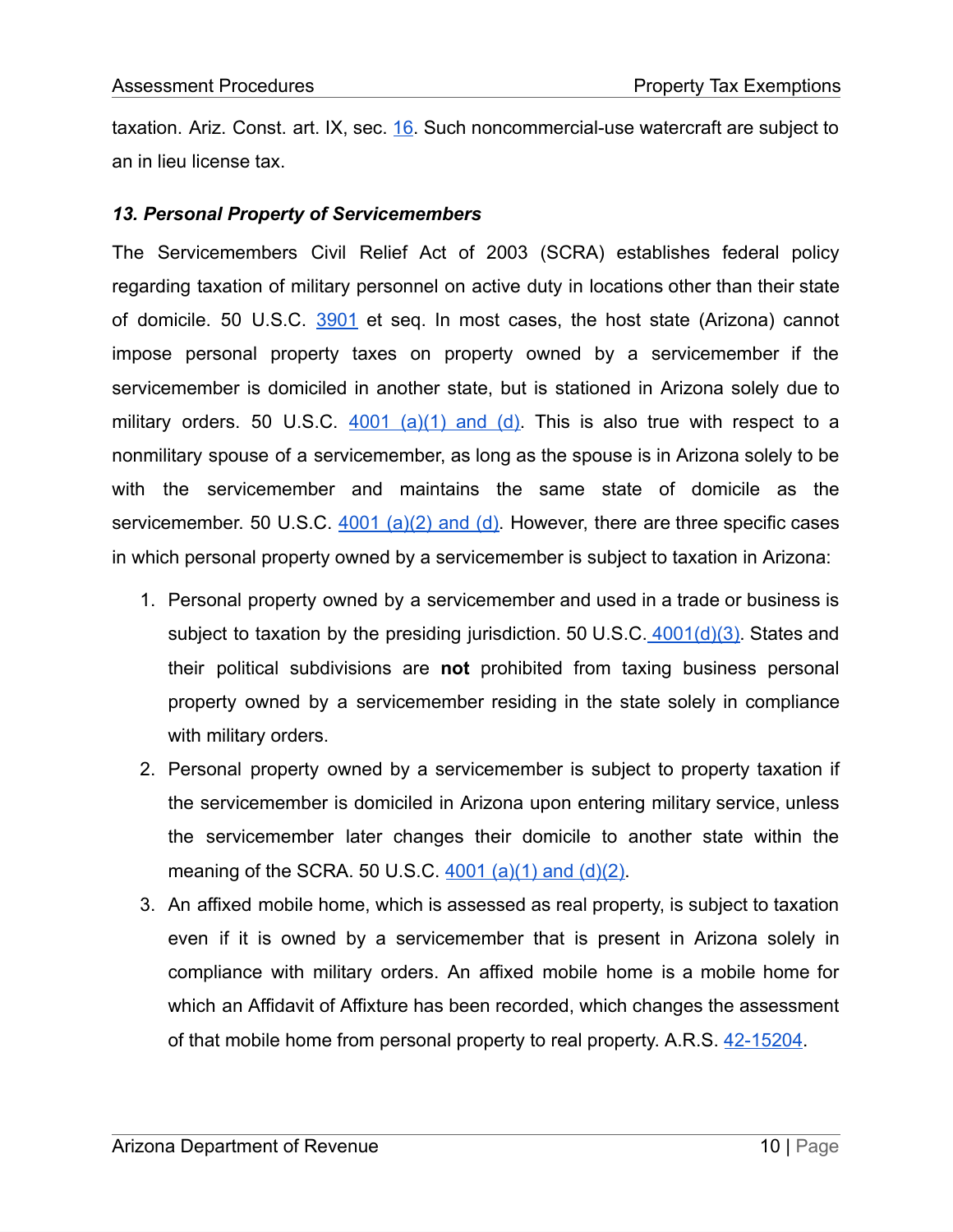If a servicemember is present in Arizona solely due to military orders, and later transfers to another post outside of Arizona, but elects to maintain their family and personal property in Arizona, the personal property is still exempt from property taxation.

The joint interest of a nonmilitary owner (except a spouse) who has part-ownership in personal property with a servicemember present in Arizona by reason of military orders, is taxable to the extent of the joint interest of the nonmilitary owner.

# **Restricted Exemptions**

Property in the Restricted category is exempt from property taxation, provided it is not used or held for profit.

# *1. Educational and Library Property*

Educational and library property is exempt from property taxation under certain circumstances. Ariz. Const. art. IX, sec.  $2(2)$ ; A.R.S.  $42-11104$ . There are three main categories of educational property described in the statute.

**General Property.** A.R.S. [42-11104\(A\)](https://www.azleg.gov/viewdocument/?docName=https://www.azleg.gov/ars/42/11104.htm) authorizes exemption of the land, improvements, and personal property of libraries, colleges, school buildings, and other buildings, as long as such property is used for education and not used or held for profit.

**Leased Property.** A.R.S. [42-11104\(B\)](https://www.azleg.gov/viewdocument/?docName=https://www.azleg.gov/ars/42/11104.htm) authorizes exemption of "property and buildings" leased from a public school district or a community college district.

If the owner of the property types in subsections A (general) and B (leased) of the statute is not an organization recognized as exempt from income tax under I.R.C. 501(c), then the nonprofit status of the owner must be proven to the assessor in a manner other than by presentation of a letter of determination from the IRS. See A.R.S. [42-11154\(1\).](https://www.azleg.gov/viewdocument/?docName=https://www.azleg.gov/ars/42/11154.htm)

**Specialized Property.** A.R.S. [42-11104\(C\)](https://www.azleg.gov/viewdocument/?docName=https://www.azleg.gov/ars/42/11104.htm) authorizes exemption of land, improvements, and personal property owned by 501(c)(3) nonprofit charter schools, trap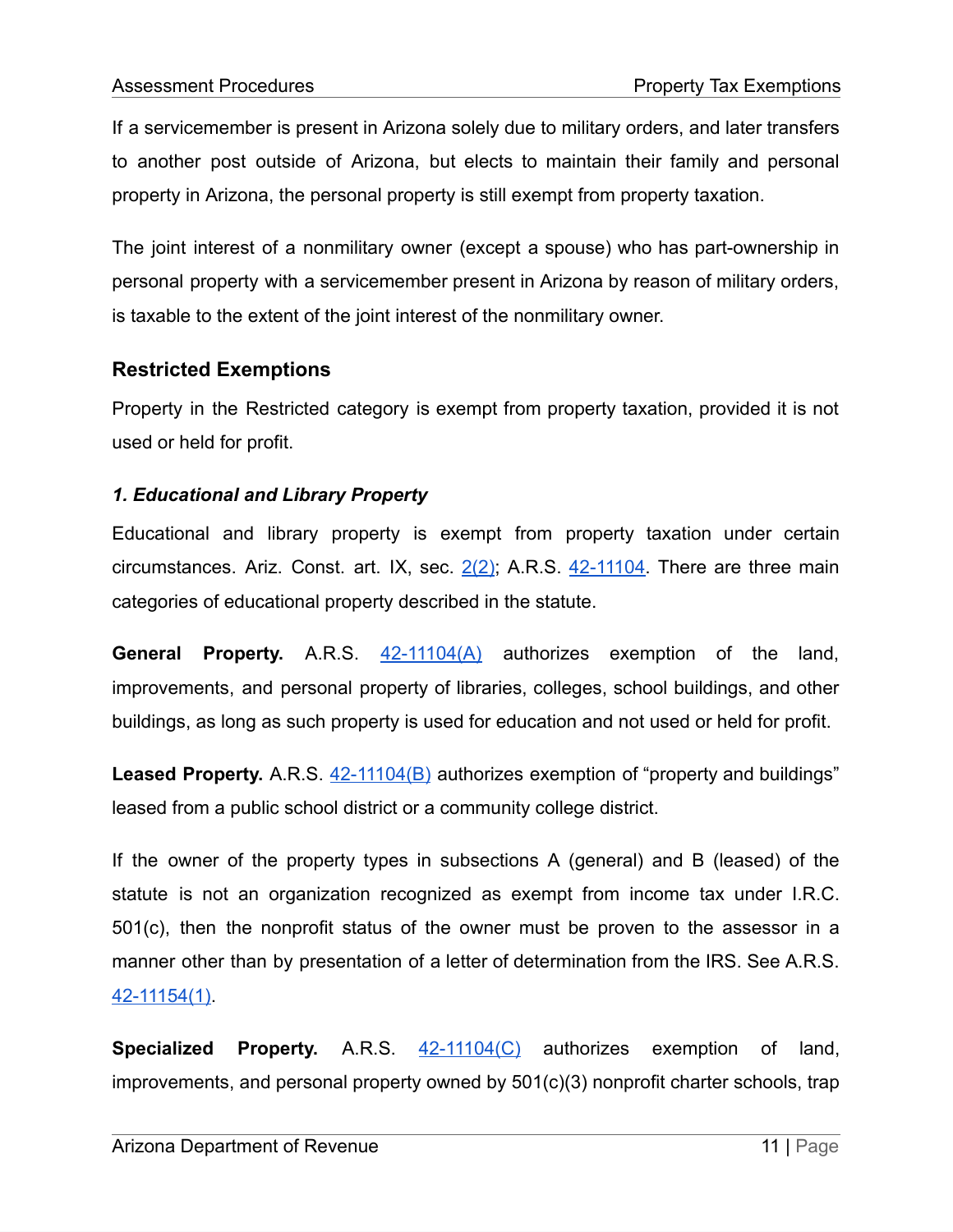and skeet shooting clubs, and residential treatment facilities, as long as such property is used for education and not used or held for profit. Pursuant to A.R.S.  $42-11104(E)$ , the nonprofit organization under subsection (C) is required to file only an initial exemption application, which does not need to be refiled annually unless all or part of the property is conveyed to a new owner or is no longer used for education.

# *2. Health Care Property*

The health care property exemption is found in A.R.S. [42-11105,](https://www.azleg.gov/viewdocument/?docName=https://www.azleg.gov/ars/42/11105.htm) and applies to four specified subcategories. In all cases, as restricted exemptions, the property to be exempted cannot be used or held for profit.

**A. Hospitals.** Land, improvements, and personal property of hospitals used for the relief of the "indigent or afflicted" (defined in A.R.S. [42-11101\)](https://www.azleg.gov/viewdocument/?docName=https://www.azleg.gov/ars/42/11101.htm).

**B. Disability and Elderly Health Care Institutions.** Property used to operate a health care institution that provides medical, nursing, or health-related services to persons with a disability or who are 62 years of age or older (generally considered to mean a nonprofit nursing home).

**C. Community Health Centers.** Land, improvements, and personal property of qualifying community health centers, which are defined in A.R.S. [36-2907.06\(I\).](https://www.azleg.gov/viewdocument/?docName=https://www.azleg.gov/ars/36/02907-06.htm)

If the owner of the property types above (A through C) is not an organization recognized as exempt from income tax under I.R.C. 501(c), then the nonprofit status of the owner must be proven to the assessor in a manner other than by presentation of a letter of determination from the IRS. See A.R.S. [42-11154\(1\)](https://www.azleg.gov/viewdocument/?docName=https://www.azleg.gov/ars/42/11154.htm).

**D. Health Care Providers.** Land, improvements, and personal property owned by a nonprofit health care provider, recognized under I.R.C. 501(c)(3), and used to provide health care services.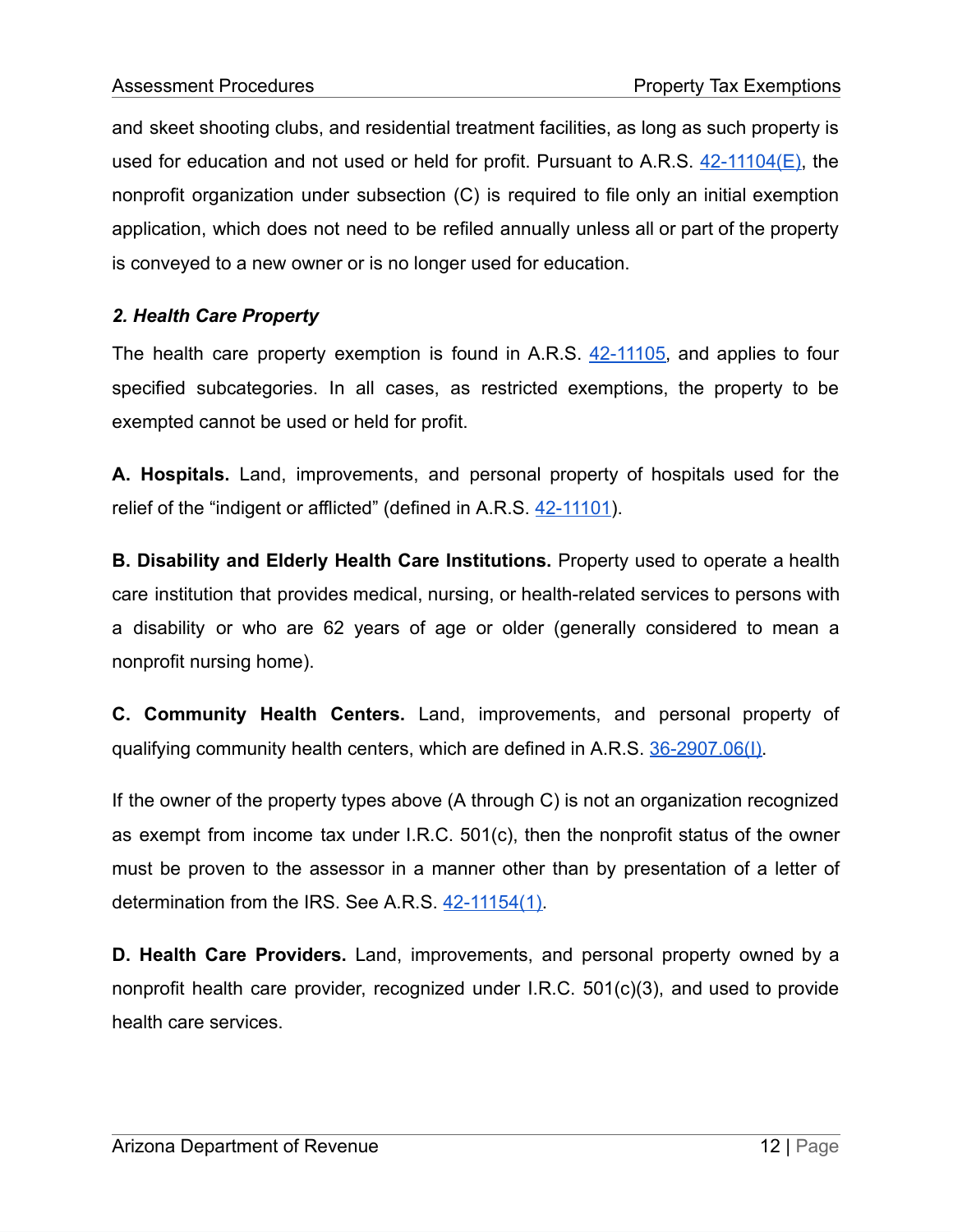In this subsection of the statute, "health care provider" means "a health care institution as defined in title 36 or an entity that provides health care services directly to patients through health care providers who are licensed pursuant to title  $32$ ." A.R.S.  $42-$ [11105\(D\)](https://www.azleg.gov/viewdocument/?docName=https://www.azleg.gov/ars/42/11105.htm).

# *3. Apartments for Residents with Disabilities or Elderly Residents*

Pursuant to A.R.S. [42-11106,](https://www.azleg.gov/viewdocument/?docName=https://www.azleg.gov/ars/42/11106.htm) property used to operate a nonprofit residential apartment housing facility that is structured for residents with disabilities or who are 62 years of age or older is exempted from property taxation **if either** of the following two circumstances are applicable:

**(1) Located Adjacent to Disability/Elderly Health Care Institution.** The apartment housing facility is located adjacent to property described and exempted by A.R.S. [42-11105\(B\)](https://www.azleg.gov/viewdocument/?docName=https://www.azleg.gov/ars/42/11105.htm) (see Restricted Exemption 2(B) above) and is also "owned and operated by the same person or association that owns that adjacent property," **or**

**(2) Supported by Government or Nonprofit Organization Subsidy.** The apartment housing facility is supported by a subsidy paid by a government entity **or** a nonprofit organization **and**:

(a) The subsidy is a "substantial amount" relative to either "the amount given or to the total annual operating expenses" **and**

(b) "The nonprofit organization is not created or operated for the primary purpose of providing the subsidy or payment."

If the property owner is not an organization recognized as exempt from income tax under I.R.C. 501(c), then the nonprofit status of the owner must be proven to the assessor in a manner other than by presentation of a letter of determination from the IRS. See A.R.S. [42-11154\(1\).](https://www.azleg.gov/viewdocument/?docName=https://www.azleg.gov/ars/42/11154.htm)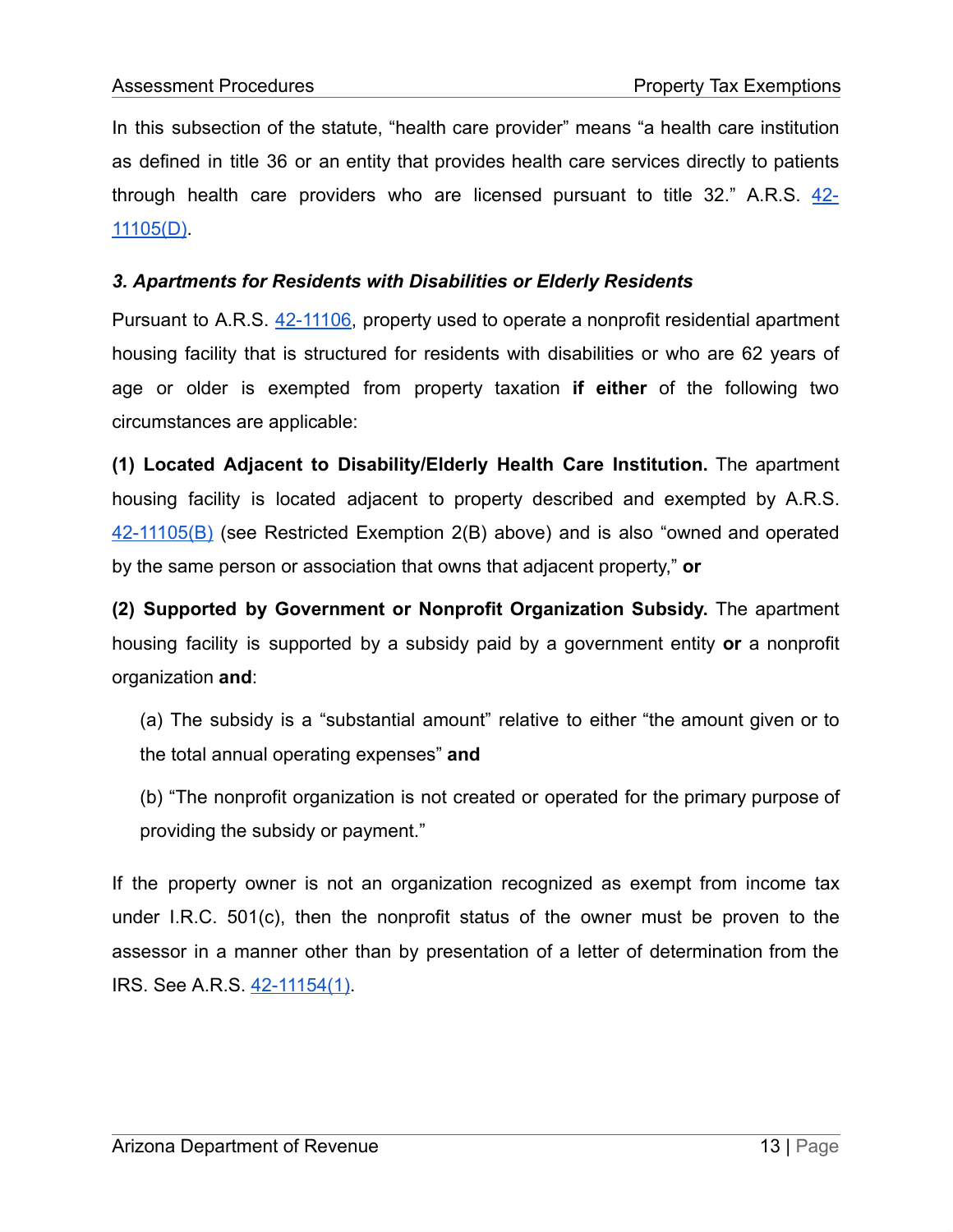# *4. Institutions for Relief of Indigent or Afflicted*

The land, improvements, and personal property of a charitable institution used for the relief of the "indigent or afflicted" (defined in A.R.S. [42-11101](https://www.azleg.gov/viewdocument/?docName=https://www.azleg.gov/ars/42/11101.htm)) are exempted from property tax if both the institution and property are not used or held for profit. A.R.S. [42-](https://www.azleg.gov/viewdocument/?docName=https://www.azleg.gov/ars/42/11107.htm) [11107.](https://www.azleg.gov/viewdocument/?docName=https://www.azleg.gov/ars/42/11107.htm)

The assessor should make certain that the charitable institution applying for this exemption restricts its activities specifically to caring for the indigent or afflicted, as those terms are defined. Other uses of the institution (e.g., general for-profit health care services, surgery facilities, laboratories, etc.) would provide cause for a partial or a complete denial of the exemption.

If the property owner is not an organization recognized as exempt from income tax under I.R.C. 501(c), then the nonprofit status of the owner must be proven to the assessor in a manner other than by presentation of a letter of determination from the IRS. See A.R.S. [42-11154\(1\).](https://www.azleg.gov/viewdocument/?docName=https://www.azleg.gov/ars/42/11154.htm)

# *5. Grounds and Buildings Owned by Agricultural Societies*

Grounds and buildings owned by "agricultural societies" and "used only for those purposes" (not defined, but presumed to mean "agricultural") and that are not used or held for profit are exempted from property taxation. A.R.S. [42-11108.](https://www.azleg.gov/viewdocument/?docName=https://www.azleg.gov/ars/42/11108.htm)

Because the "use" provision is not specific, property leased from an agricultural society to a nonprofit entity that uses the property for qualifying purposes may also be exempted.

If the property owner is not an organization recognized as exempt from income tax under I.R.C. 501(c), then the nonprofit status of the owner must be proven to the assessor in a manner other than by presentation of a letter of determination from the IRS. See A.R.S. [42-11154\(1\).](https://www.azleg.gov/viewdocument/?docName=https://www.azleg.gov/ars/42/11154.htm)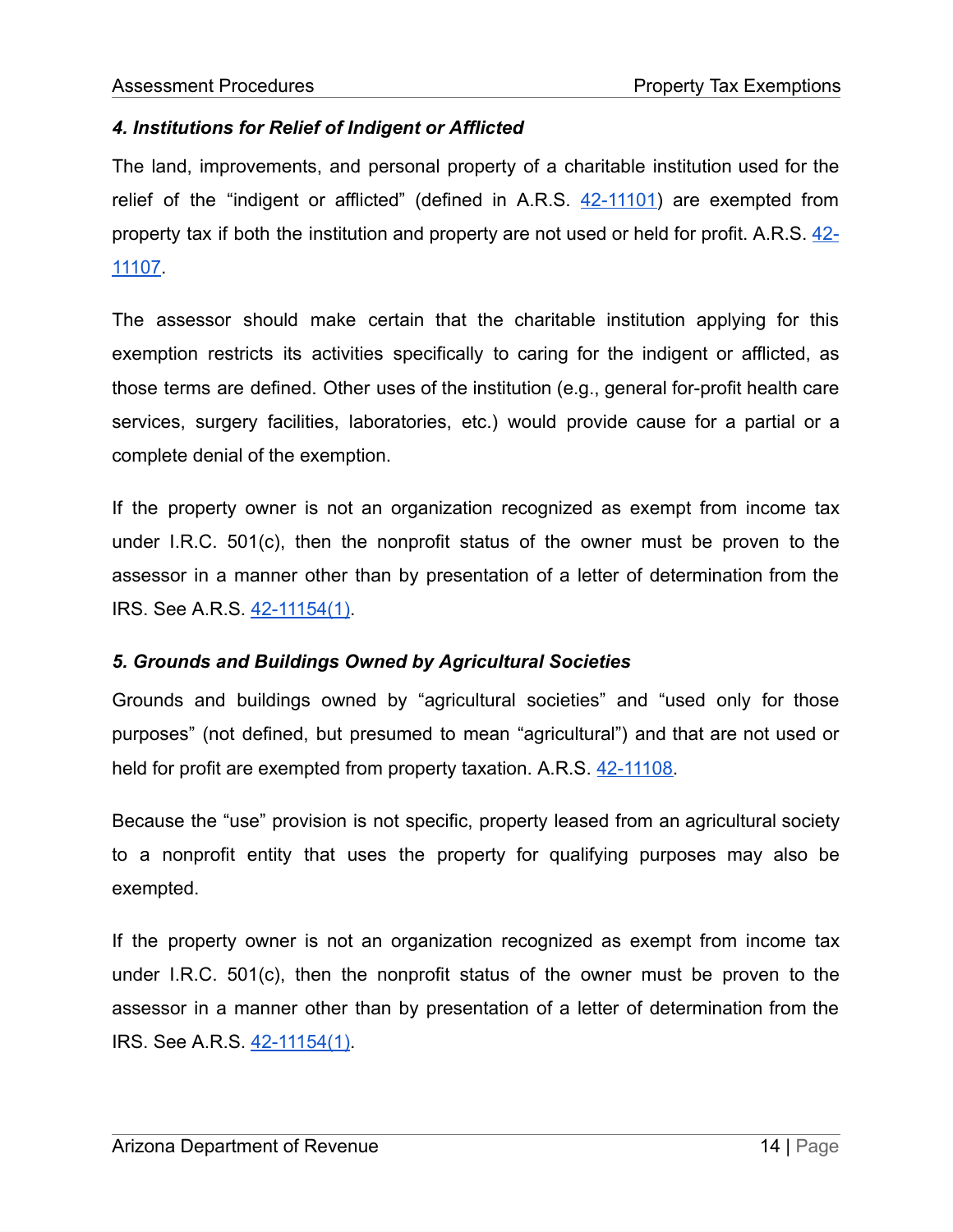# *6. Religious Property*

"Property or buildings that are used or held primarily for religious worship, including land, improvements, furniture and equipment, are exempt from taxation if the property is not used or held for profit." A.R.S. [42-11109\(A\)](https://www.azleg.gov/viewdocument/?docName=https://www.azleg.gov/ars/42/11109.htm). See Ariz. Const. art. IX, sec. [2\(2\)](https://www.azleg.gov/viewDocument/?docName=http://www.azleg.gov/const/9/2.htm).

The statute further provides that a religious organization may file evidence with the assessor of its 501(c)(3) tax exempt status and that doing so will eliminate the need for subsequent (i.e., annual) exemption applications until all or part of the property is conveyed to a new owner or is no longer used for religious worship. A.R.S. [42-](https://www.azleg.gov/viewdocument/?docName=https://www.azleg.gov/ars/42/11109.htm) 11109 $(C)$ . However, religious organizations are no longer required to file (but still may) for recognition under I.R.C. 501(c)(3), but are recognized automatically as long as they meet the requirements of that section. A.R.S. [42-11154\(1\)](https://www.azleg.gov/viewdocument/?docName=https://www.azleg.gov/ars/42/11154.htm) (a) and (c).

If a portion of a religious organization's property is not used or held primarily for religious worship, or otherwise does not qualify for property tax exemption, it should be excluded from exemption in a proportional manner. Any disallowance of the exemption should be based on the amount of space and time of the nonqualifying use relative to the total space and time the property is utilized for religious worship.

# *7. Cemeteries*

Cemeteries, as they are defined in A.R.S. [32-2101\(11\)](https://www.azleg.gov/viewdocument/?docName=https://www.azleg.gov/ars/32/02101.htm), and historic burial sites and historic private cemeteries, as they are defined in A.R.S.  $41-511.04(F)$ , are exempted from property taxation. A.R.S.  $42-11110$ . See Ariz. Const. art. IX, sec.  $2(7)$ . Any cemetery or burial site that is not included in the definitions prescribed in this statute would be excluded from this exemption, but could be exempt under a different statute (e.g., a cemetery owned by a religious organization may be exempt under A.R.S.  $42-$ [11109\)](https://www.azleg.gov/viewdocument/?docName=https://www.azleg.gov/ars/42/11109.htm). In any case, undeveloped land held for future development would not be exempt.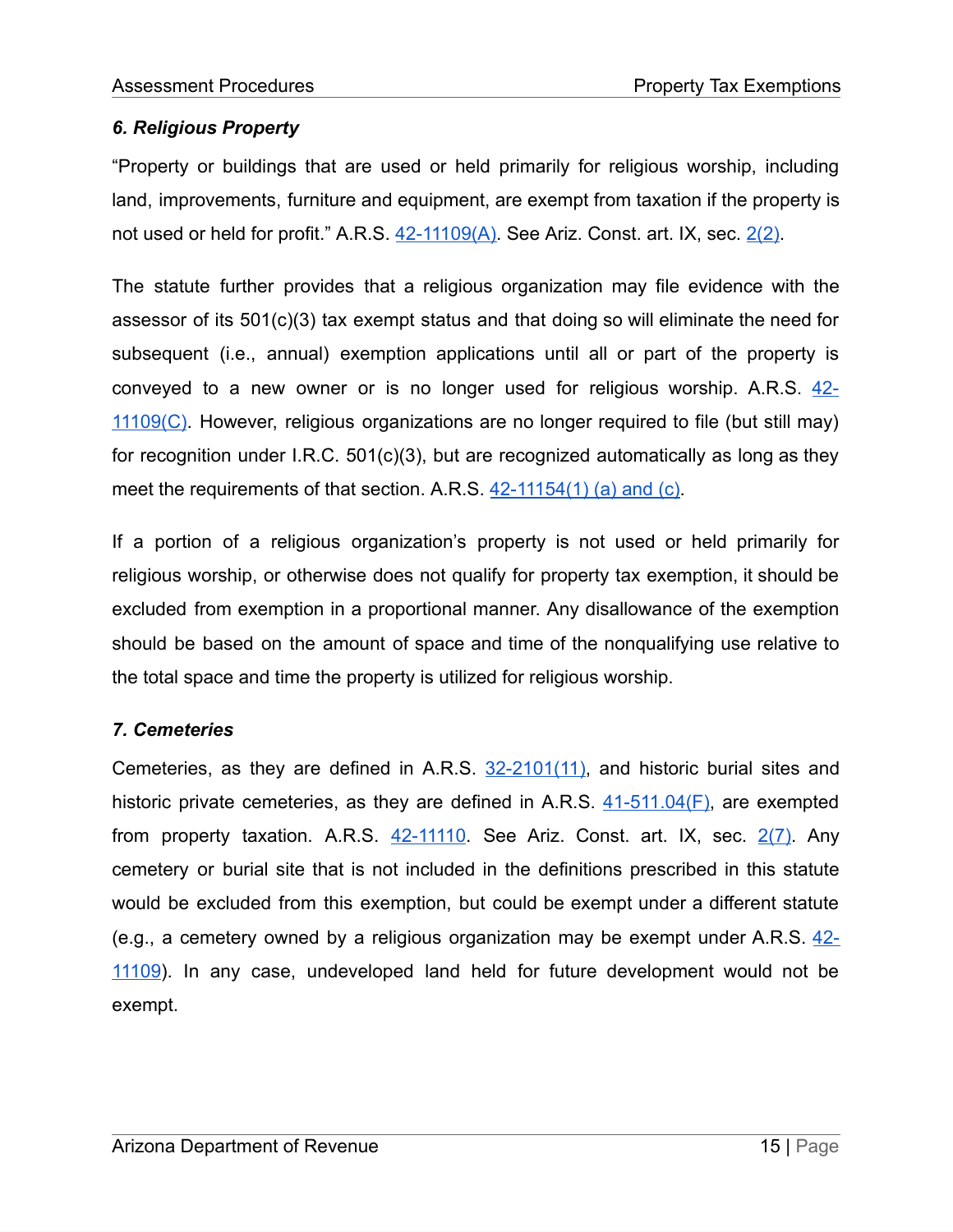Pursuant to A.R.S.  $42-11110(B)$ , the owner of cemetery or burial site property is required to file only an initial exemption application, which does not need to be refiled annually unless all or part of the property is conveyed to a new owner; is no longer, or will not be, used as a cemetery; or has been rezoned.

The statute does not require ownership of the cemetery or burial site by a nonprofit organization. Therefore, for-profit use of a cemetery or burial site is not prohibited, making this the only exemption under the restricted category to have such an exception.

#### *8. Observatories*

"Observatories that are maintained for astronomical research and education for the public welfare and property that is used in the work or maintenance of observatories, including property held in trust, are exempt from taxation, if the observatories and other property are used only for those purposes and are not used or held for profit." A.R.S. [42-11112](https://www.azleg.gov/viewdocument/?docName=https://www.azleg.gov/ars/42/11112.htm). Ownership of the observatory and other property is not addressed in the statute.

If the property owner is not an organization recognized as exempt from income tax under I.R.C. 501(c), then the nonprofit status of the owner must be proven to the assessor in a manner other than by presentation of a letter of determination from the IRS. See A.R.S. [42-11154\(1\).](https://www.azleg.gov/viewdocument/?docName=https://www.azleg.gov/ars/42/11154.htm)

#### *9. Animal Control and Humane Society Property*

Land and buildings owned by societies formed to care for, control, shelter, and prevent cruelty to animals and that are used only for those purposes are exempt from property taxation as long as such property is not used or held for profit. A.R.S. [42-11113.](https://www.azleg.gov/viewdocument/?docName=https://www.azleg.gov/ars/42/11113.htm)

If the property owner is not an organization recognized as exempt from income tax under I.R.C. 501(c), then the nonprofit status of the owner must be proven to the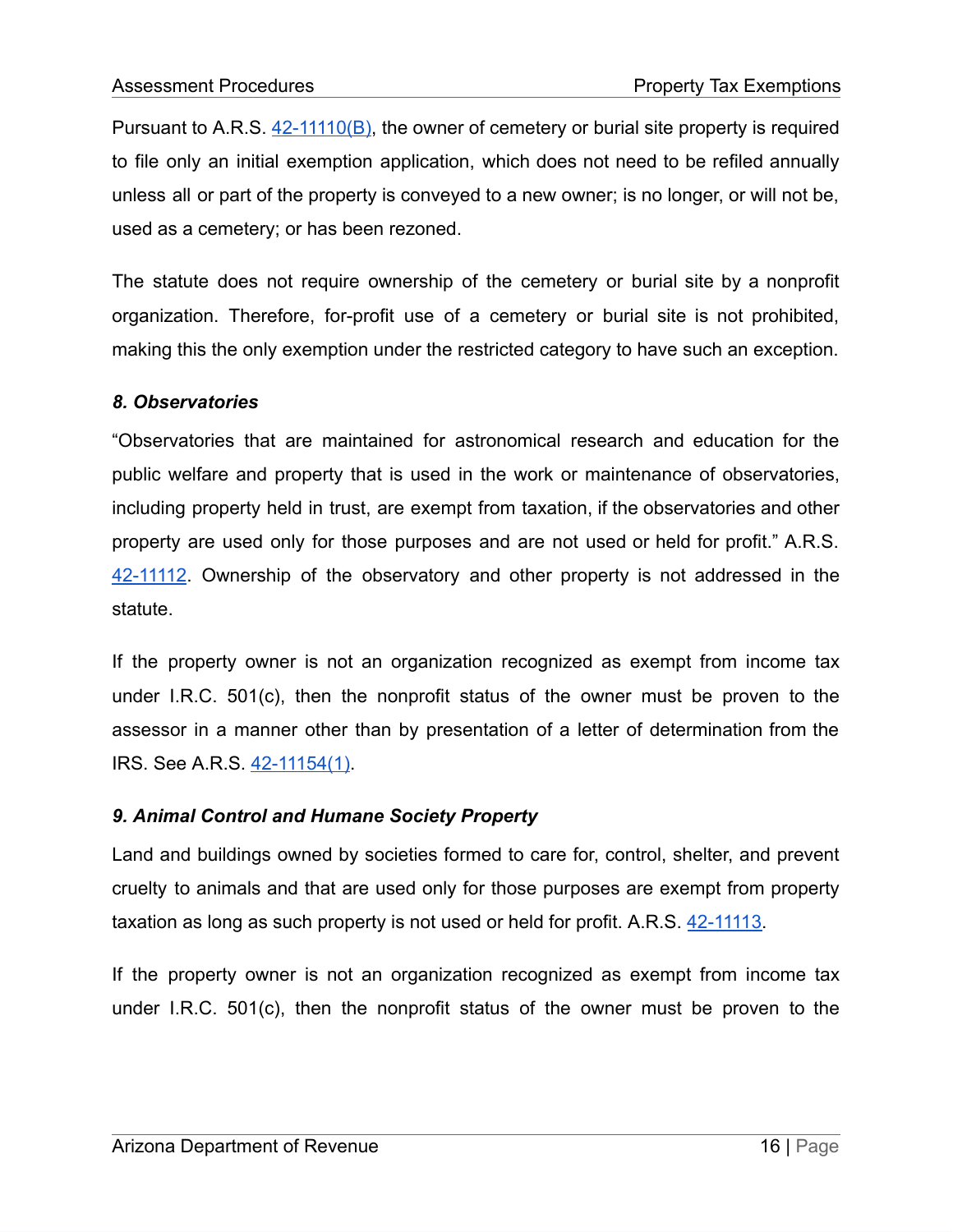assessor in a manner other than by presentation of a letter of determination from the IRS. See A.R.S. [42-11154\(1\).](https://www.azleg.gov/viewdocument/?docName=https://www.azleg.gov/ars/42/11154.htm)

# *10. Property Held for Conveyance as Parkland*

Property held for conveyance as parkland is exempt, pursuant to A.R.S. [42-11114](https://www.azleg.gov/viewdocument/?docName=https://www.azleg.gov/ars/42/11114.htm), as follows:

A. Property that is held by a charitable organization, recognized under section 501(c)(3) of the internal revenue code, for transfer to this state or to a political subdivision of this state to be used as parkland is exempt from taxation if the charitable organization does not receive rent or valuable consideration.

B. If property that is exempt under this section is transferred to an entity other than this state or a political subdivision of this state or if the property is used or occupied by or for the benefit of any other person, the charitable organization is liable for all tax, interest and penalties that would be due if the property were not exempt from taxation.

# *11. Property of Arts and Science Organizations*

"Property of musical, dramatic, dance and community arts groups, botanical gardens, museums and zoos that are qualified as nonprofit charitable organizations" under I.R.C. 501(c)(3) is exempt from property taxation if the property is used for those purposes and is not used or held for profit. A.R.S. [42-11116](https://www.azleg.gov/viewdocument/?docName=https://www.azleg.gov/ars/42/11116.htm).

# *12. Property of Volunteer Fire Departments*

Property of a nonprofit volunteer fire department, recognized under I.R.C. 501, is exempt from property taxation if the property is "used exclusively for fire suppression and prevention activities and is neither used nor occupied by or for the benefit of any person." A.R.S. [42-11117.](https://www.azleg.gov/viewdocument/?docName=https://www.azleg.gov/ars/42/11117.htm)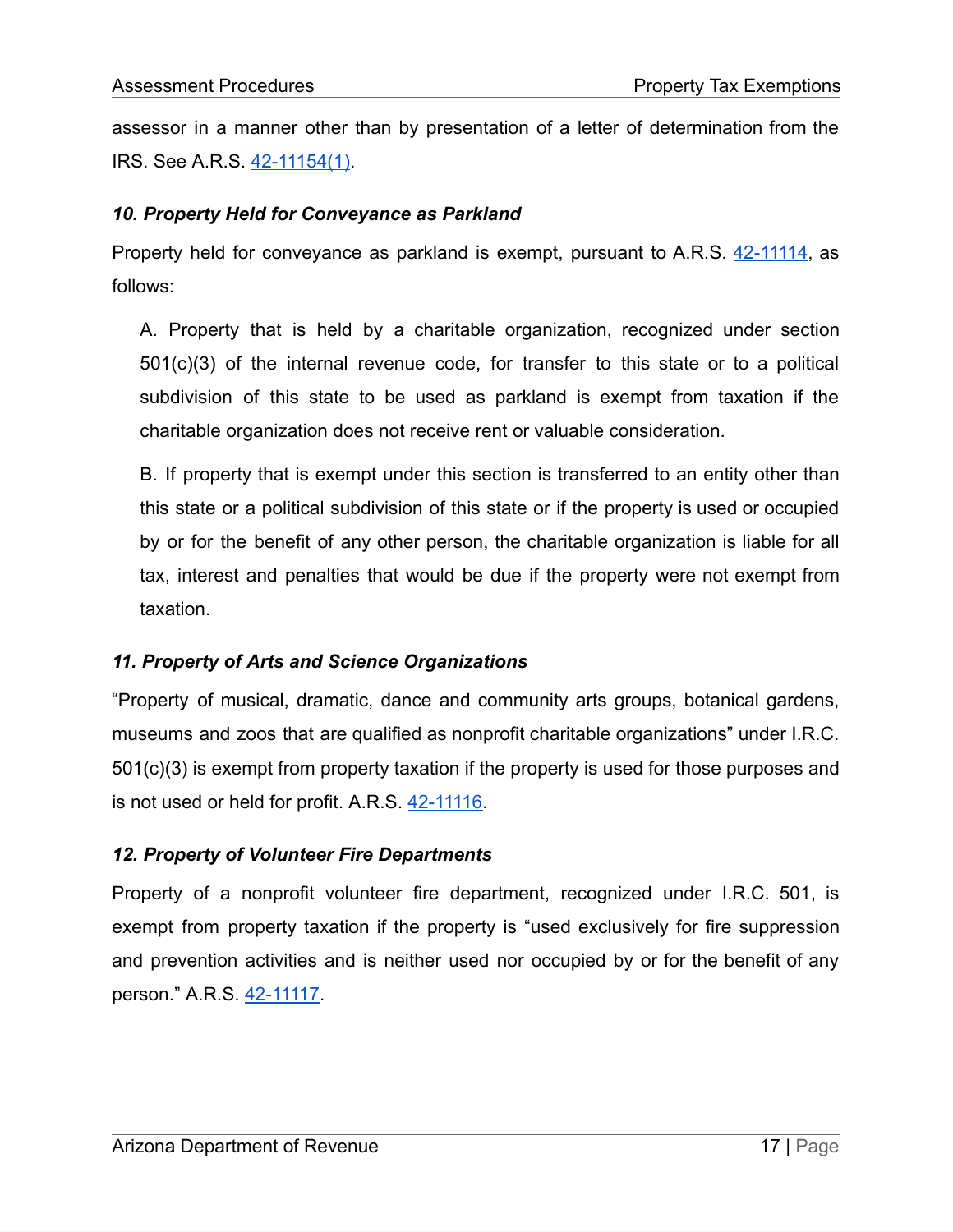# *13. Property of Social Welfare and Quasi-Governmental Volunteer Service Organizations*

Property owned by a volunteer nonprofit organization recognized under I.R.C. 501(c)(4) that is "operated exclusively to promote social welfare and provide community quasi-governmental services in an unincorporated area of a county" is exempt from property taxation if the organization provides at least six of the nine specified quasi-governmental services. A.R.S. [42-11118](https://www.azleg.gov/viewdocument/?docName=https://www.azleg.gov/ars/42/11118.htm).

The specified services are listed in A.R.S. [42-11118\(B\),](https://www.azleg.gov/viewdocument/?docName=https://www.azleg.gov/ars/42/11118.htm) as follows:

- 1. Public information and complaint office.
- 2. Voter registration.
- 3. Property tax assessment information.
- 4. Building permit distribution.
- 5. Resident assistance with deed restrictions and violations.
- 6. County planning and zoning review.
- 7. Water resources planning and management.
- 8. Public safety planning, oversight and maintenance.
- 9. Government liaison for regional planning activities.

# *14. Property of Volunteer Roadway Cleanup and Beautification Organizations*

Property owned by a volunteer nonprofit organization and "used exclusively for the purpose of performing roadway cleanup and beautification on a gratuitous basis" is exempt from property taxation as long as the property is not used or held for profit or used or occupied by or for the benefit of any person. A.R.S. [42-11119.](https://www.azleg.gov/viewdocument/?docName=https://www.azleg.gov/ars/42/11119.htm)

If the property owner is not an organization recognized as exempt from income tax under I.R.C. 501(c), then the nonprofit status of the owner must be proven to the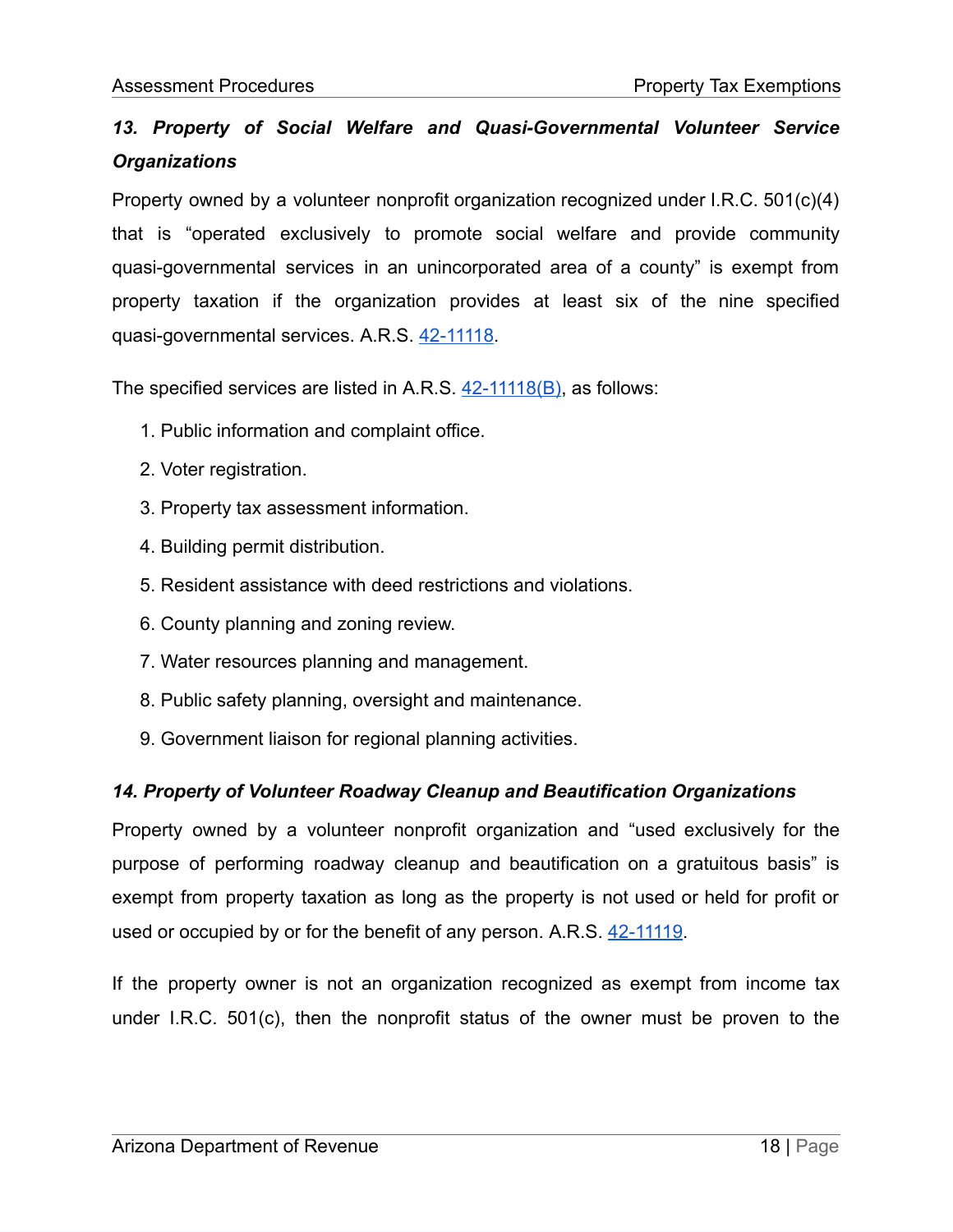assessor in a manner other than by presentation of a letter of determination from the IRS. See A.R.S. [42-11154\(1\).](https://www.azleg.gov/viewdocument/?docName=https://www.azleg.gov/ars/42/11154.htm)

### *15. Property of Organizations for Veterans*

Property owned by a U.S. veterans charitable organization recognized under I.R.C. 501(c)(3) or 501(c)(19) is exempt from property taxation "if the property is used predominantly for those purposes and is not used or held for profit." A.R.S. [42-11120.](https://www.azleg.gov/viewdocument/?docName=https://www.azleg.gov/ars/42/11120.htm)

# *16. Property of Charitable Community Service Organizations*

Property owned by a charitable community service organization recognized under I.R.C. 501(c)(3) that has the mission of serving "a population that includes persons who are indigent or afflicted, as defined in section  $42-11101$ " is exempt from property taxation if the property is not used or held for profit and the organization is primarily engaged in delivering specified services on the property. A.R.S. [42-11121](https://www.azleg.gov/viewdocument/?docName=https://www.azleg.gov/ars/42/11121.htm).

The specified services are as follows:

- 1. Fitness programs.
- 2. Camping programs.
- 3. Health and recreation services.
- 4. Youth programs.
- 5. Child care.
- 6. Senior citizen programs.
- 7. Individual and family counseling.
- 8. Employment and training programs.
- 9. Services for individuals with disabilities.
- 10. Meals.
- 11. Feeding programs.
- 12. Disaster relief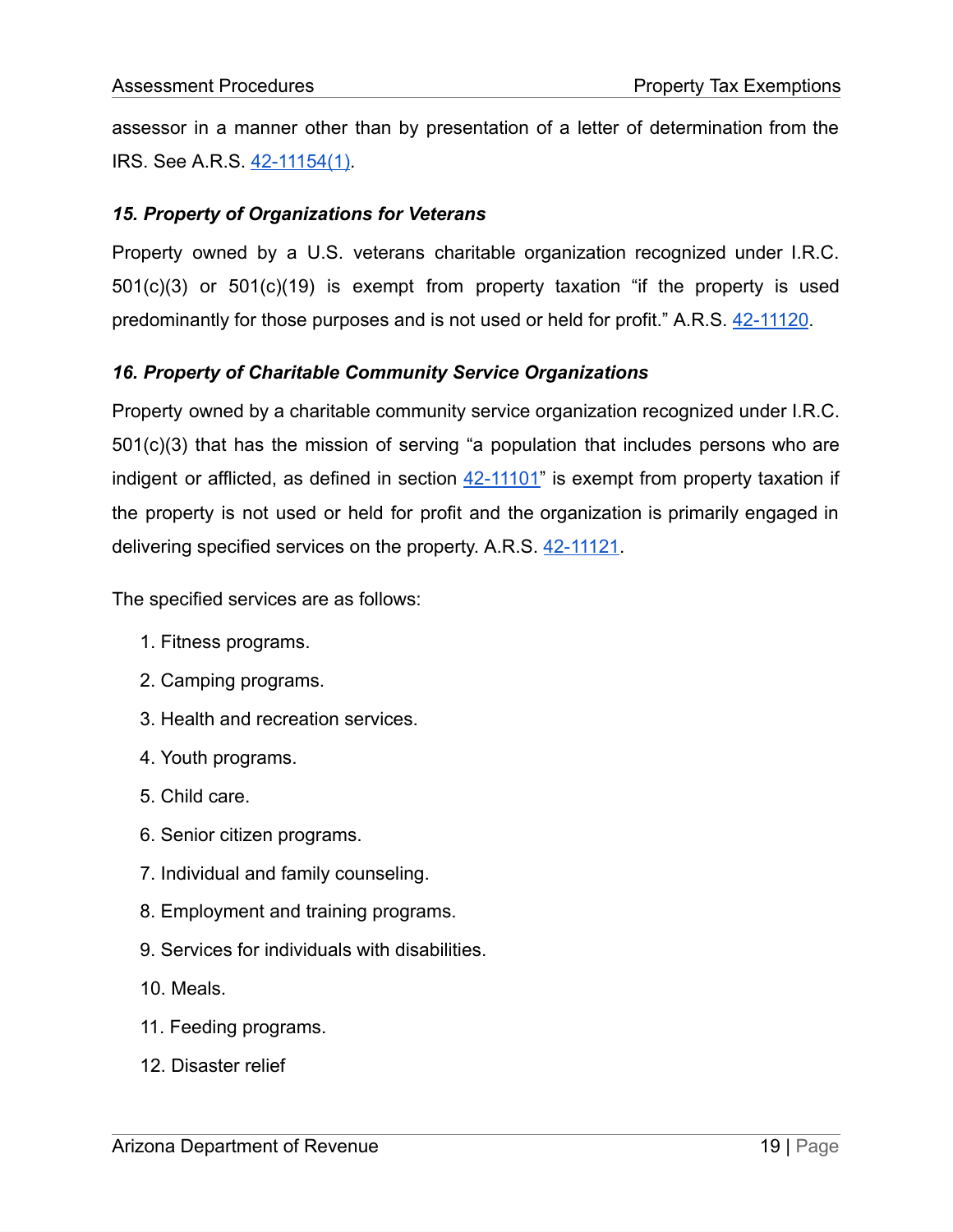# *17. Possessory Interests for Educational or Charitable Activities*

A possessory interest consisting of property or improvements leased from the state or a political subdivision of the state is exempt from property taxation if the property is used by a nonprofit association or institution recognized under I.R.C. 501(c)(3) that has the specific purpose of educational or charitable activities and that realizes annual gross revenues not exceeding \$50,000. A.R.S. [42-11124.](https://www.azleg.gov/viewdocument/?docName=https://www.azleg.gov/ars/42/11124.htm)

**Note:** A possessory interest that qualifies for this exemption is not subject to a GPLET, pursuant to A.R.S. [42-6208\(13\)](https://www.azleg.gov/viewdocument/?docName=https://www.azleg.gov/ars/42/06208.htm).

# *18. Agricultural and Business Personal Property*

Certain personal property used for agricultural and commercial purposes is exempt from property taxation. Ariz. Const. art. IX, sec.  $2(6)$ . The exemption is codified in A.R.S. [42-11127,](https://www.azleg.gov/viewdocument/?docName=https://www.azleg.gov/ars/42/11127.htm) which provides a personal property tax exemption for property in class One, subclasses (8), (9), (10), (11), and (13); and class Two, subclass (P).

The exemption is applied against the full cash value of qualifying personal property up to a maximum amount that increases annually. The original maximum exemption amount was \$50,000. For 2020, the exemption amount is \$185,811. On or before December 31 each year, the Department is required to adjust the maximum amount of the exemption for the following tax year to account for inflation. A.R.S. [42-11127\(B\)](https://www.azleg.gov/viewdocument/?docName=https://www.azleg.gov/ars/42/11127.htm).

# *19. Property of Fraternal Societies*

Property of fraternal societies may be exempt from property taxation, pursuant to A.R.S. [42-11129,](https://www.azleg.gov/viewdocument/?docName=https://www.azleg.gov/ars/42/11129.htm) as follows:

Property that is owned by a fraternal society or organization that is recognized under section 501(c)(8) of the internal revenue code, if the net earnings of the fraternal society or organization are devoted exclusively to religious, charitable, scientific, literary, educational or fraternal purposes, or section 501(c)(10) of the internal revenue code is exempt from taxation if the property is used predominantly for educational, charitable or religious purposes and for the purposes authorized under section 501(c)(8) or 501(c)(10) of the internal revenue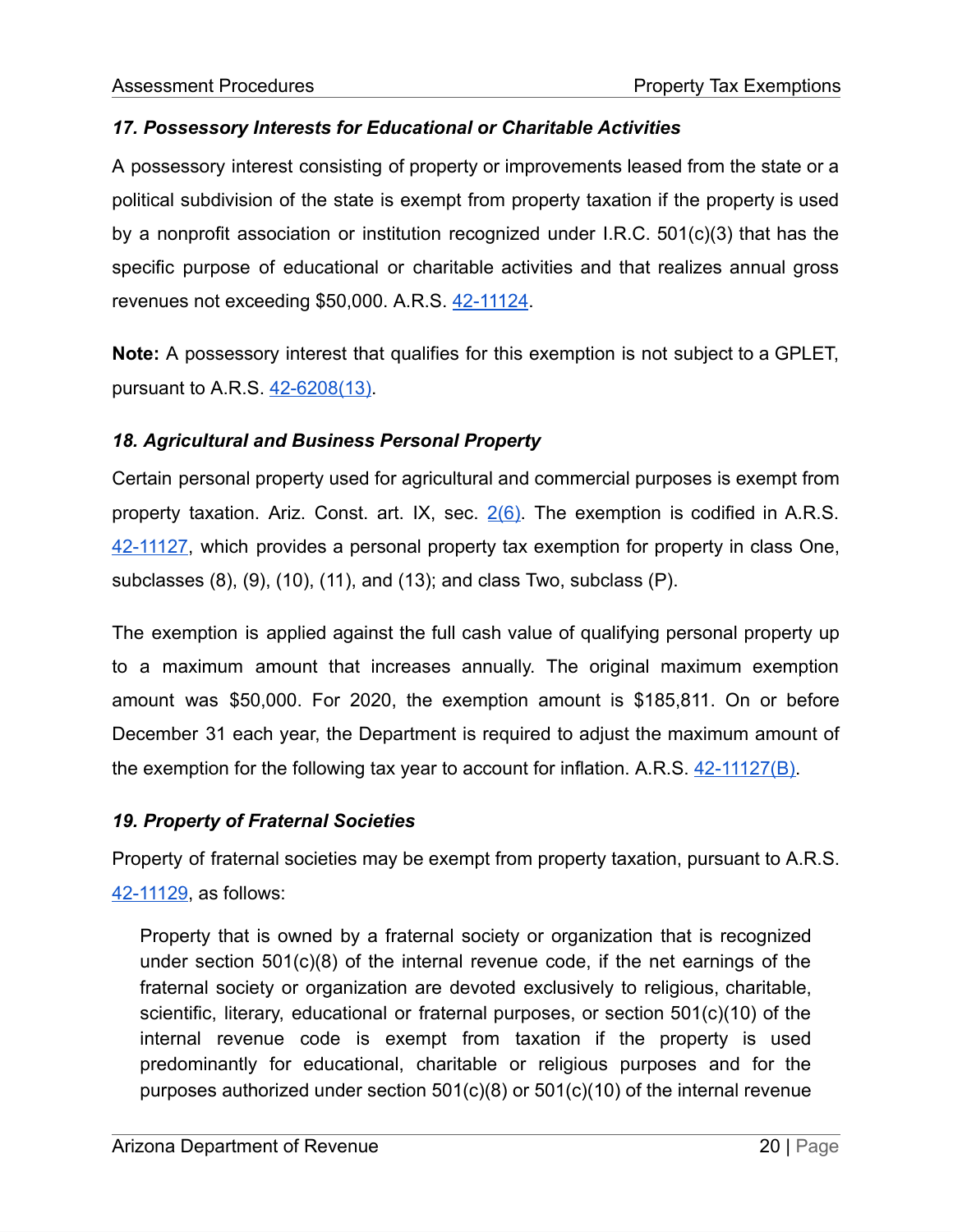code and no portion of the property is used for the sale of food or beverage to the general public or the consumption of alcoholic beverages by nonmembers of the fraternal society or organization or is used or held for profit.

# *20. Property of a Public Library Support Organization*

Property that is not used or held for profit and is owned by a charitable organization recognized under I.R.C. 501(c)(3), the mission of which is "to provide supplemental financial support to public libraries", is exempt from property taxation if the property is used predominantly for those purposes. A.R.S. [42-11130](https://www.azleg.gov/viewdocument/?docName=https://www.azleg.gov/ars/42/11130.htm).

#### *21. Low-Income Native American Housing*

Pursuant to A.R.S. [42-11131,](https://www.azleg.gov/viewdocument/?docName=https://www.azleg.gov/ars/42/11131.htm) property that is owned and operated by a federally recognized Native American tribe, or its "tribally designated housing authority", is exempt from property taxation, subject to all of the following requirements:

- 1. The property is used exclusively to provide low-income rental housing and related facilities for the use of Native Americans.
- 2. The property is not used, held, or operated for profit.
- 3. Any net earnings of the housing authority do not benefit any private shareholder or individual.
- 4. The housing was designed and constructed using either federal financial assistance granted under the Native American Housing Assistance and SelfDetermination Act or using tribal government funds.

The statute further provides that filing the documentation required under A.R.S.  $42-11131(B)$  will eliminate the need for subsequent (i.e., annual) exemption applications until all or part of the property is conveyed to a new owner or is no longer used for the qualifying purposes. A.R.S. [42-11131\(C\).](https://www.azleg.gov/viewdocument/?docName=https://www.azleg.gov/ars/42/11131.htm)

If the property owner is not an organization recognized as exempt from income tax under I.R.C. 501(c), then the nonprofit status of the owner must be proven to the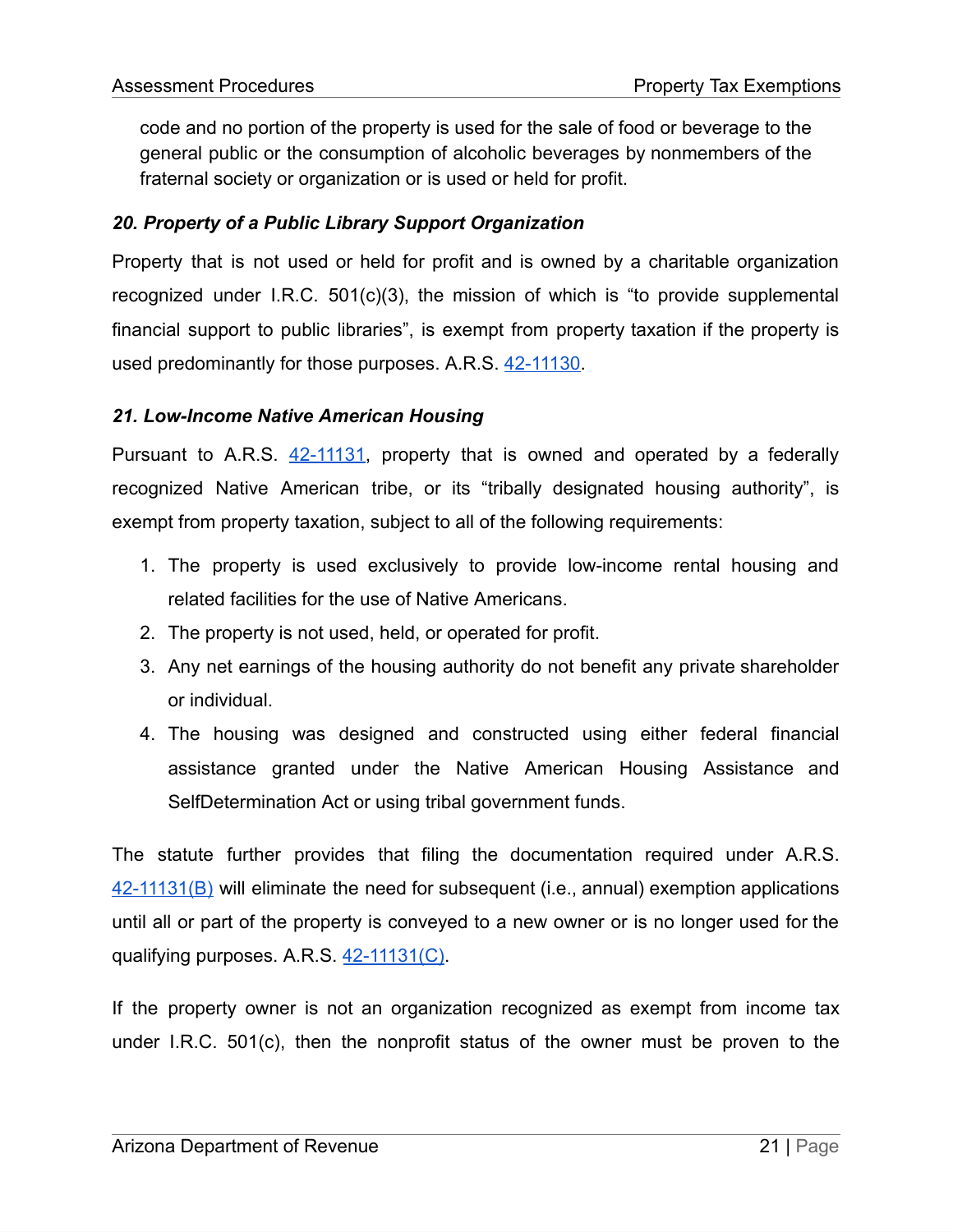assessor in a manner other than by presentation of a letter of determination from the IRS. See A.R.S. [42-11154\(1\).](https://www.azleg.gov/viewdocument/?docName=https://www.azleg.gov/ars/42/11154.htm)

#### *22. Property Leased to Educational Institutions*

Property that is leased to educational institutions may be exempt from property taxation, pursuant to A.R.S.  $42-11132(B)$ , as follows:

Property, buildings and fixtures that are owned by an educational, a religious or a charitable organization, institution or association and leased to a nonprofit educational organization, institution or association are exempt from taxation if the property is used for educational instruction in any grade or program through grade twelve.

The statute further provides that if the owner/lessor organization files with the assessor evidence of its  $501(c)(3)$  tax exempt status and an affidavit from the lessee organization confirming a qualified educational use of the property, then the owner/lessor organization will not need to file subsequent (i.e., annual) exemption applications until all or part of the property is conveyed to a new owner or is no longer used for educational purposes. A.R.S. [42-11132\(C\)](https://www.azleg.gov/viewdocument/?docName=https://www.azleg.gov/ars/42/11132.htm).

**Note:** Religious organizations are no longer required to file for recognition (but still may) under I.R.C. 501(c)(3), but are recognized automatically as long as they meet the requirements of that section. However, this automatic recognition does not apply to educational or charitable organizations.

**Note:** A.R.S. [42-11132\(A\)](https://www.azleg.gov/viewdocument/?docName=https://www.azleg.gov/ars/42/11132.htm) does **not** provide for an exemption, but categorizes as class Nine property the "[p]roperty, buildings and fixtures that are leased to a nonprofit charter school or a residential treatment and education facility and that are used for educational instruction in any grade or program through grade twelve". The owner/lessor is required to file an affidavit with the assessor (DOR Form [82009-RS](https://azdor.gov/forms/property-tax-forms/affidavit-property-owner%E2%80%99s-lease-church-religious-assembly-religious)) stating that the lessee charter school or residential treatment and education facility is the sole beneficiary of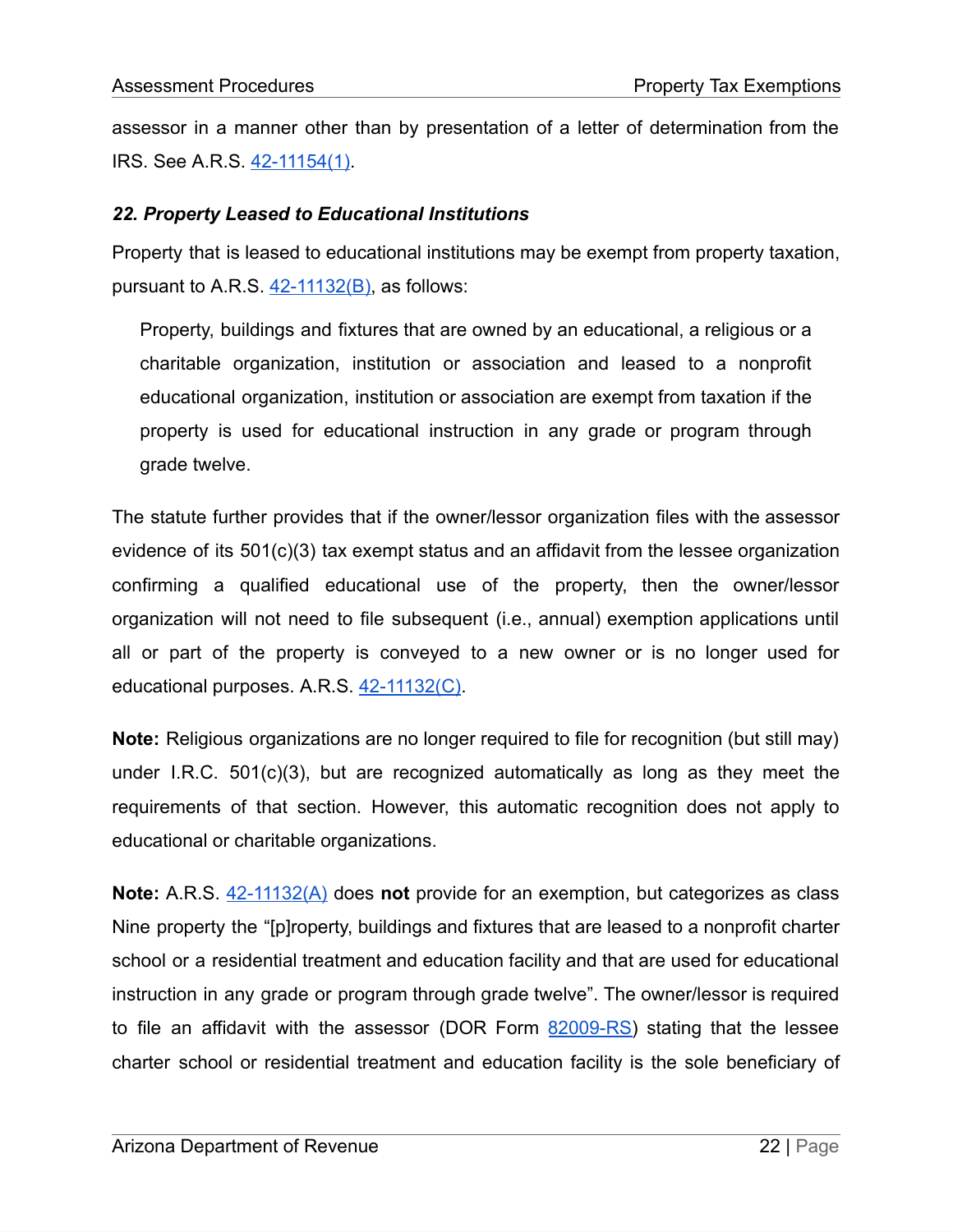the change in property classification and that the lease rate is consistent with lease rates charged to other tenants or with a fair market rate. A.R.S.  $42-12009(A)(5)$ .

# *23. Property Leased to a Church, Religious Assembly, or Religious Institution*

Pursuant to A.R.S. [42-11132.01\(B\),](https://www.azleg.gov/viewdocument/?docName=https://www.azleg.gov/ars/42/11132-01.htm) "[p]roperty, buildings and fixtures that are owned by an educational, religious or charitable organization, institution or association, that are leased to a nonprofit church, religious assembly or religious institution and that are primarily used for religious worship are exempt from taxation."

The statute further provides that if the owner/lessor organization files with the assessor evidence of its 501(c)(3) tax exempt status and an affidavit from the lessee organization confirming the property is used primarily for religious worship, then the owner/lessor organization will not need to file subsequent (i.e., annual) exemption applications until all or part of the property is conveyed to a new owner or is no longer primarily used or held by the church, assembly, or institution. A.R.S. [42-11132.01\(C\)](https://www.azleg.gov/viewdocument/?docName=https://www.azleg.gov/ars/42/11132-01.htm).

**Note:** Religious organizations are no longer required to file for recognition (but still may) under I.R.C. 501(c)(3), but are recognized automatically as long as they meet the requirements of that section. However, this automatic recognition does not apply to educational or charitable organizations.

**Note:** A.R.S. [42-11132.01\(A\)](https://www.azleg.gov/viewdocument/?docName=https://www.azleg.gov/ars/42/11132-01.htm) does **not** provide for an exemption, but categorizes as class Nine property the "[p]roperty, buildings and fixtures that are leased to a nonprofit church, religious assembly or religious institution and that are primarily used for religious worship". The lessee organization must annually file an affidavit with the assessor (DOR Form [82132](https://azdor.gov/forms/property-forms/annual-affidavit-church-religious-assembly-or-institution-using-or-holding)) affirming that the property is used primarily for religious worship and that the lessee is the sole economic beneficiary of the change in property classification. A.R.S.  $42-11132.01(A)$ . The owner/lessor is required to file an affidavit with the assessor (DOR Form [82009-RS](https://azdor.gov/forms/property-tax-forms/affidavit-property-owner%E2%80%99s-lease-church-religious-assembly-religious)) stating that the lessee religious organization is the sole beneficiary of the change in property classification and that the lease rate is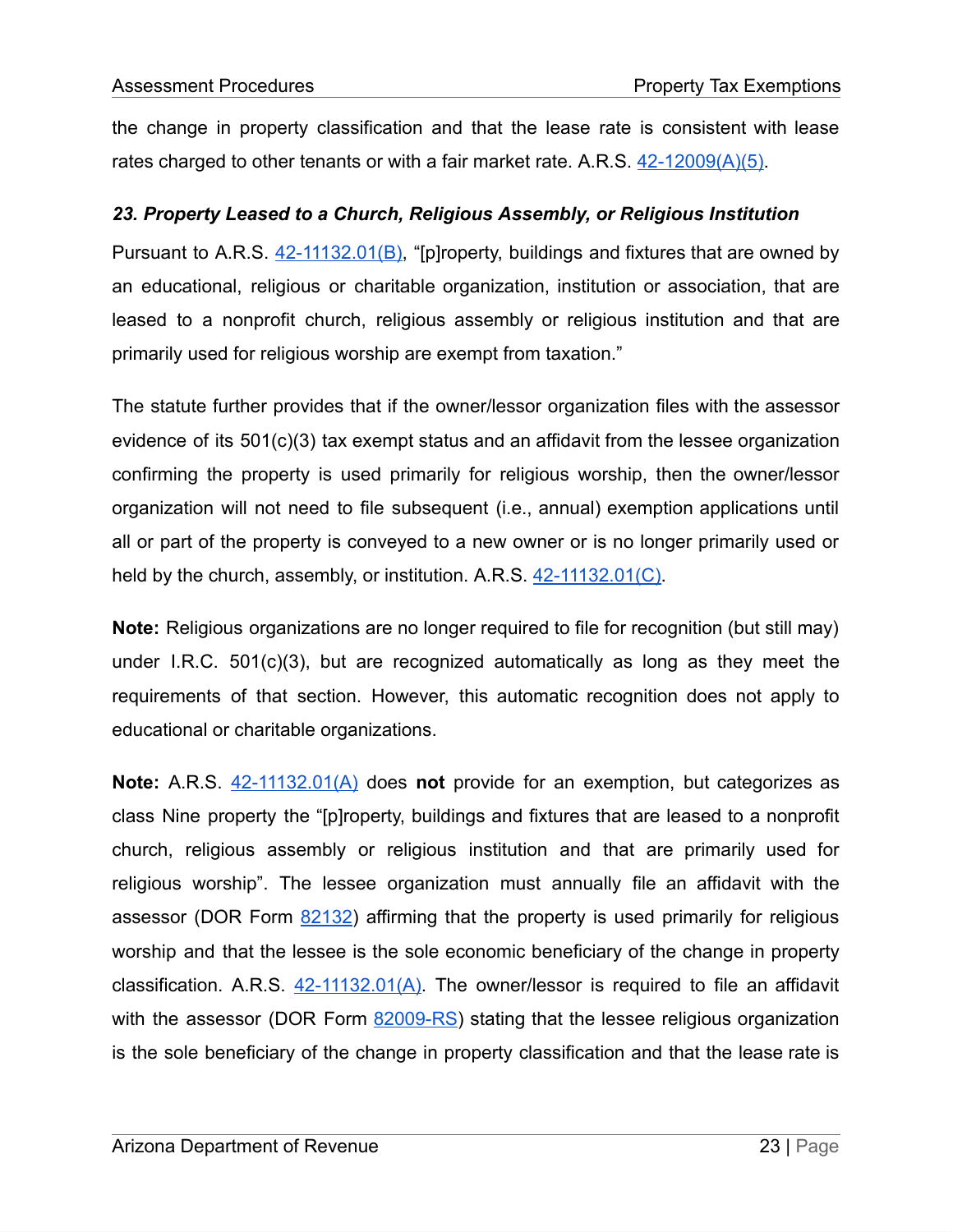consistent with lease rates charged to other tenants or with a fair market rate. A.R.S. [42-12009\(A\)\(5\).](https://www.azleg.gov/viewdocument/?docName=https://www.azleg.gov/ars/42/12009.htm)

# *24. Affordable Housing Projects*

Property used exclusively for affordable rental housing is exempt from property taxation if the requirements set forth in A.R.S. [42-11133](https://www.azleg.gov/viewdocument/?docName=https://www.azleg.gov/ars/42/11133.htm), described briefly below, are met.

- 1. **Type.** The property qualifies as affordable rental housing under I.R.C. 42 or another recorded restrictive covenant.
- 2. **Ownership.** The property is owned by a specified nonprofit entity.
- 3. **Rent.** The rent does not exceed the prescribed amount.
- 4. **Financing/Tax Credit.** Either the property is financed via one of three specified methods or the owner receives tax credits under I.R.C. 42.
- 5. **Size.** The property does not exceed 200 units.
- 6. **Certifications.** The owner certifies that the property use and rents are restricted pursuant to an agreement, recorded deed, or other legal document and that the money that would have been necessary to pay property taxes is used to maintain affordability or reduce rents of the qualified units.

# **Individual Exemptions**

# *1. Property of Veterans*

The Arizona Constitution provides several property tax exemptions for the property of veterans. Ariz. Const. art. IX, sec.  $2(8)$  [through](https://www.azleg.gov/viewDocument/?docName=http://www.azleg.gov/const/9/2.htm) (10). However, the Arizona Court of Appeals held that the exemptions were unconstitutional because the residency requirements violate the Equal Protection Clause of the Fourteenth Amendment. [Benjamin](https://www.leagle.com/decision/1989345163ariz1821310) v. Ariz. Dept. of Rev., 163 Ariz. 182, 786 P.2d 1033 (1989). While a specific exemption for the property of veterans no longer exists, the property of veterans with a disability may otherwise qualify for exemption under A.R.S. [42-11111](https://www.azleg.gov/viewdocument/?docName=https://www.azleg.gov/ars/42/11111.htm).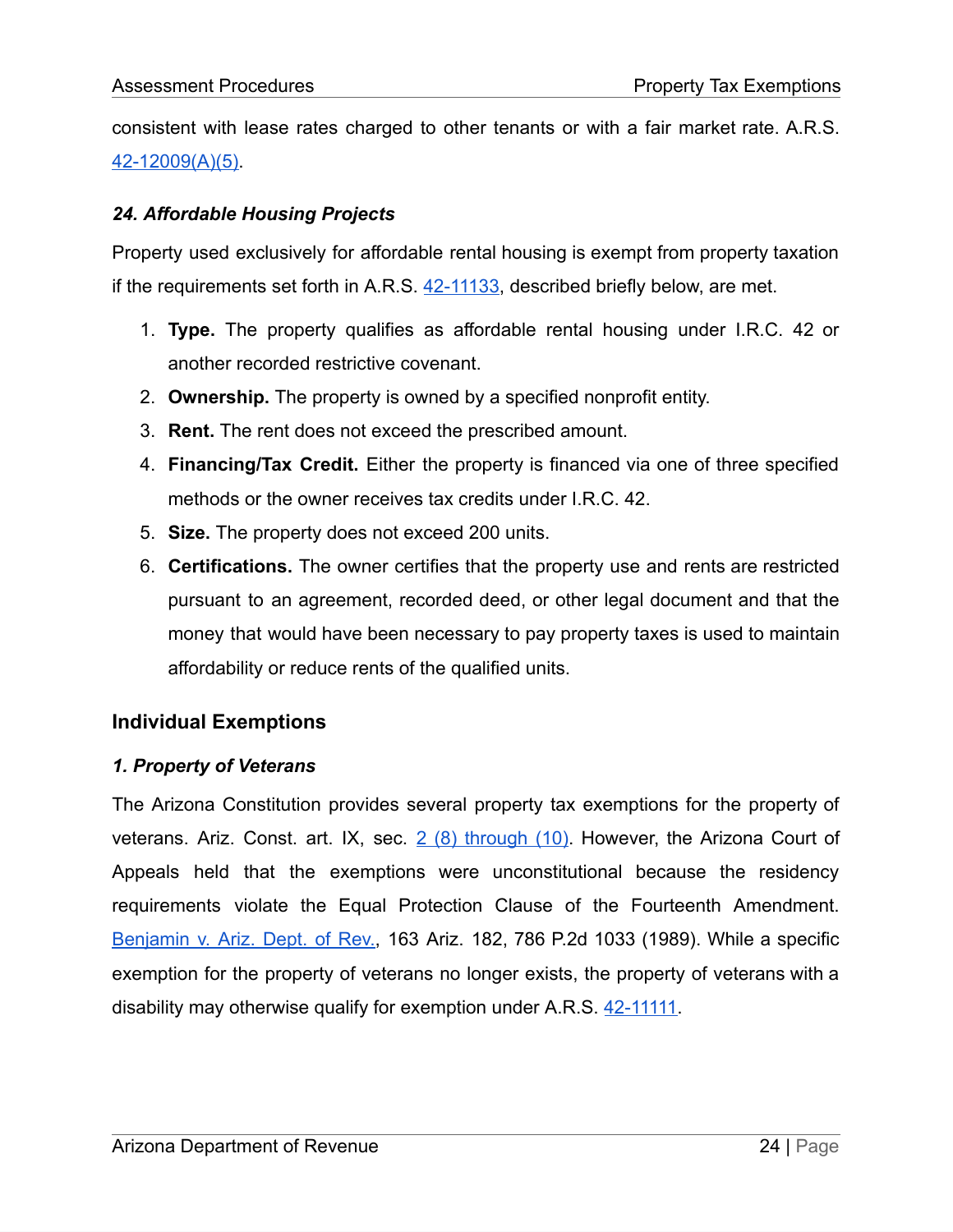#### *2. Property of Widows, Widowers, and Persons with a Disability*

The property of Arizona residents who are widows, widowers, or persons with a disability is exempt from property taxation up to certain dollar amounts. Ariz. Const. art. IX, secs. [2\(11\),](https://www.azleg.gov/viewDocument/?docName=http://www.azleg.gov/const/9/2.htm) [2.1](https://www.azleg.gov/viewDocument/?docName=http://www.azleg.gov/const/9/2_1.htm), [2.2](https://www.azleg.gov/viewDocument/?docName=http://www.azleg.gov/const/9/2_2.htm), and [2.3](https://www.azleg.gov/viewDocument/?docName=http://www.azleg.gov/const/9/2_3.htm). A.R.S. [42-11111.](https://www.azleg.gov/viewdocument/?docName=https://www.azleg.gov/ars/42/11111.htm) These exemptions are subject to certain limitations, such as assessed property value maximums and household income limits. In addition, these exemptions generally result in only a partial property tax exemption.

**Disability Certification.** The exemption for persons with a disability requires certification of the disability by a competent medical authority, which is accomplished by submitting DOR Form [82514B](https://azdor.gov/forms/property-forms/certification-disability-property-tax-exemption). A.R.S. [42-11111\(E\)\(2\)\(b\)](https://www.azleg.gov/viewdocument/?docName=https://www.azleg.gov/ars/42/11111.htm). Arizona Administrative Code (A.A.C.) [R15-4-116\(B\).](https://apps.azsos.gov/public_services/Title_15/15-04.pdf) The disability may be physical or mental, must result in an inability to engage in substantial gainful activity, and must be expected to last for a continuous period of 12 or more months. A.A.C. [R15-4-116\(A\)](https://apps.azsos.gov/public_services/Title_15/15-04.pdf).

**Application Frequency.** Pursuant to A.R.S. [42-11111\(H\),](https://www.azleg.gov/viewdocument/?docName=https://www.azleg.gov/ars/42/11111.htm) only an initial affidavit is required to exempt the property of a widow, widower, or person with a disability. Thereafter, the claimant whose property is exempted is not required to submit an affidavit for subsequent years, but is required to inform the assessor of any event that disqualifies the exemption. For persons with a disability, because the disability must be expected to last for a continuous period of not less than 12 months, DOR Form [82514B](https://azdor.gov/forms/property-forms/certification-disability-property-tax-exemption) must be submitted annually.

In general, assessors have authority to verify qualification for any exemption, and therefore may require annual reapplication from widows, widowers, and persons with a disability. See A.R.S. [42-11152.](https://www.azleg.gov/viewdocument/?docName=https://www.azleg.gov/ars/42/11152.htm) Additionally, requiring annual reapplication for individual exemptions is a primary method by which assessors inform property owners of annual changes in the limitations on assessed value, household income, and exemption.

**Annual Adjustment of Value, Income, and Exemption Limitations.** These limitations must be adjusted annually by the Department on or before December 31 in order to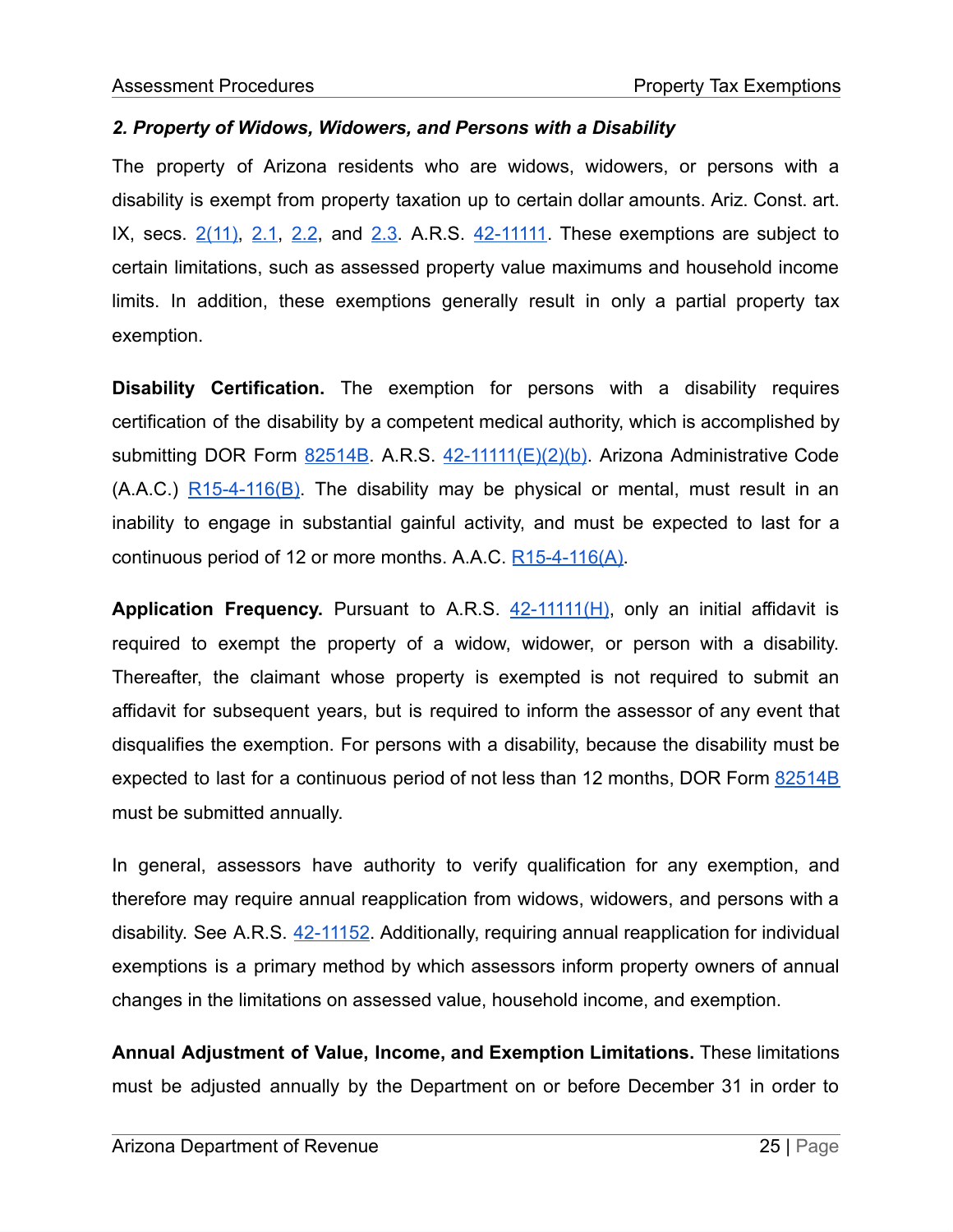account for inflation. A.R.S.  $42-11111(C)$ . The Department communicates the limitation amounts to the county assessors via memorandum, which is typically published on assessor websites for the benefit of the public.

With respect to the income limitation, income includes "income from all sources" of the claimant and the claimant's spouse and children who reside with the claimant. A.R.S.  $42-11111(E)$ . "Income from all sources" is defined by inclusion and exclusion in A.R.S. [42-11111](https://www.azleg.gov/viewdocument/?docName=https://www.azleg.gov/ars/42/11111.htm) (F) and (G).

The following table contains the assessed value, household income, and exemption limitations for 2020.

| <b>Individual Exemption Limitations for 2020</b>          |                        |  |  |  |  |  |  |
|-----------------------------------------------------------|------------------------|--|--|--|--|--|--|
| Limitation                                                | <b>Maximum Allowed</b> |  |  |  |  |  |  |
| <b>Total Assessed Value</b>                               | \$27,498               |  |  |  |  |  |  |
| Total Income - no minor children                          | \$33,722               |  |  |  |  |  |  |
| Total Income – minor children or children with disability | \$40,456               |  |  |  |  |  |  |
| <b>Total Exemption</b>                                    | 4 047                  |  |  |  |  |  |  |

**Application of the Exemption.** To apply the exemption, the assessed value of the subject property is reduced by the amount of the exemption, which reduces the corresponding property tax liability. The exemption is applied in order to the assessed value of real property first, then to the assessed value of manufactured housing or a mobile home, and finally to the assessed value of an automobile. The exemption is applied up to the maximum allowable amount (\$4,047 for 2020), but cannot exceed the total assessed value.

The following examples demonstrate how to apply the exemption. Taxes in the examples are calculated using a tax rate of \$7.00 and \$2.00 per \$100 of assessed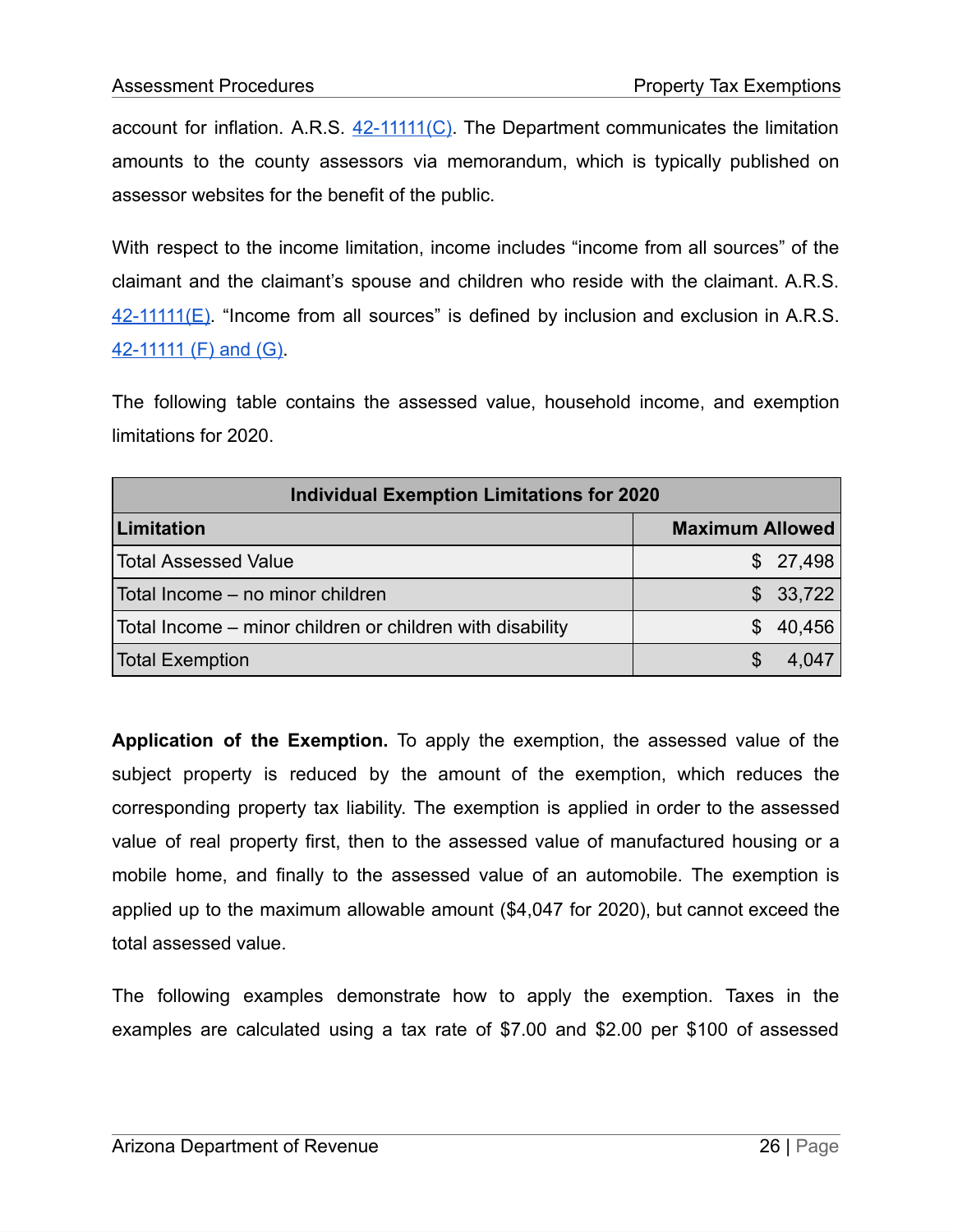value for the primary and secondary tax rates, respectively. Taxes for the automobile are calculated using \$4.00 per \$100 assessed value.

| <b>Example 1: Residential Real Property Only</b>            |                     |                |                                        |         |  |  |
|-------------------------------------------------------------|---------------------|----------------|----------------------------------------|---------|--|--|
| <b>Real Property Full Cash Value: \$300,000</b>             |                     |                | <b>Primary Taxes   Secondary Taxes</b> |         |  |  |
| <b>Limited Property Value</b>                               | \$                  | $249,000$   \$ |                                        | 249,000 |  |  |
| Assessed Value (\$249,000 x 10% assessment ratio)           | $\overline{\theta}$ | $24,900$   \$  |                                        | 24,900  |  |  |
| Exemption                                                   | \$                  | $4,047$   \$   |                                        | 4,047   |  |  |
| <b>Net Assessed Value</b>                                   | \$                  | $20,853$ \ \\$ |                                        | 20,853  |  |  |
| Tax without Exemption $(\$24,900/100) \times \$7$ or $\$2)$ | S                   | $1,743$   \$   |                                        | 498     |  |  |
| Tax with Exemption (\$20,853/100) x (\$7 or \$2)            |                     | $1,460$   \$   |                                        | 417     |  |  |

| <b>Example 2: Manufactured Housing/Mobile Home (MH) and Vehicle</b> |    |                |                           |                                        |  |  |  |
|---------------------------------------------------------------------|----|----------------|---------------------------|----------------------------------------|--|--|--|
| <b>MH Full Cash Value: \$9,000</b>                                  |    |                |                           | <b>Primary Taxes   Secondary Taxes</b> |  |  |  |
| <b>MH Limited Property Value</b>                                    | \$ | 7,000          | \$                        | 7,000                                  |  |  |  |
| MH Assessed Value (\$7,000 x 10% assessment ratio)                  | \$ | 700            | \$                        | 700                                    |  |  |  |
| MH Exemption <sup>1</sup>                                           | \$ | 700            | \$                        | 700                                    |  |  |  |
| <b>MH Net Assessed Value</b>                                        | \$ | $\overline{0}$ | \$                        | O                                      |  |  |  |
| Vehicle Assessed Value <sup>2</sup>                                 | \$ | $1,000$   \$   |                           | $\Omega$                               |  |  |  |
| Remaining Exemption Amount Applied to Vehicle <sup>3</sup>          | \$ | 1,000          | \$                        | O                                      |  |  |  |
| <b>Vehicle Net Assessed Value</b>                                   | \$ | 0              | \$                        | 0                                      |  |  |  |
| MH Tax without Exemption $(\$700/100) \times (\$7$ or \$2)          | \$ | 49             | \$                        | 14                                     |  |  |  |
| <b>MH Tax with Exemption</b>                                        | \$ | $\Omega$       | \$                        | 0                                      |  |  |  |
| Vehicle Tax without Exemption (\$1,000/\$100) x \$4                 | \$ | 40 l           | $\boldsymbol{\mathsf{S}}$ | <b>NA</b>                              |  |  |  |
| Vehicle Tax with Exemption                                          | \$ | 0              |                           | <b>NA</b>                              |  |  |  |

<sup>&</sup>lt;sup>1</sup> The exemption is applied up to the maximum allowable amount  $(\$4,047$  for 2020), but cannot exceed the assessed value.

<sup>&</sup>lt;sup>2</sup> Vehicle value is not included in determining whether the total assessed value of a subject property is equal to or less than the maximum allowable assessed value (\$27,498 for 2020). However, after applying the exemption against the assessed value of the real property and/or manufactured housing/mobile home, if a positive balance remains, it can be applied to offset the in lieu taxable value of a vehicle.

<sup>&</sup>lt;sup>3</sup> The remaining exemption amount totals \$3,347 (\$4,047 - \$700), but cannot exceed the vehicle assessed value.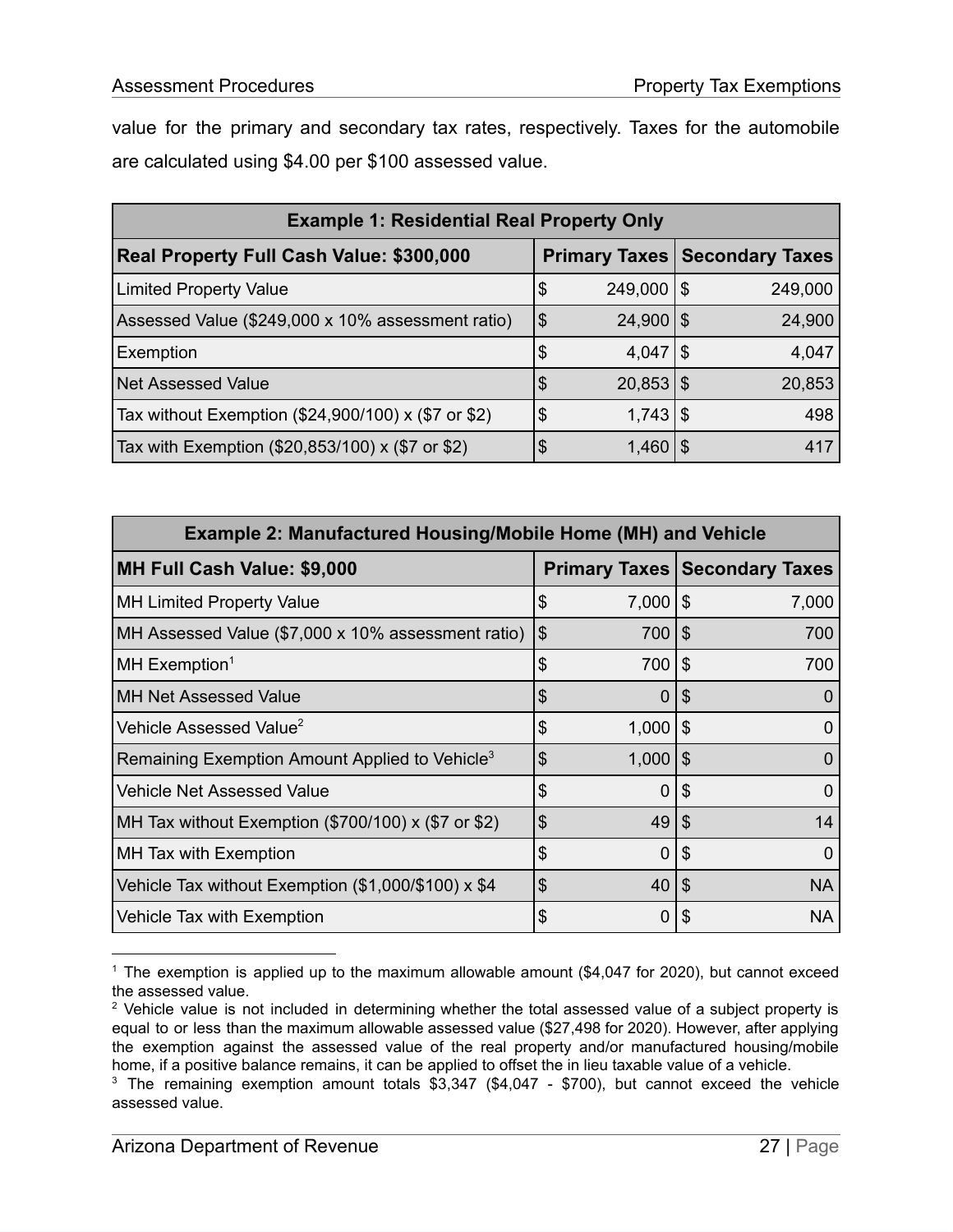# **Partial Exemption**

Many of the exemptions set forth herein will result in total exemption from property taxation. However, when a portion of a property is used for a for-profit purpose, (e.g., an on-site bookstore, gift shop, or food dispensing facility), or a significant portion of a property is vacant and unused, those portions may not qualify for exemption. These situations would result in a partial exemption.

The extent of a partial exemption should be based on the amount of **space** and **time** of the nonqualifying use relative to the total space and time the property is utilized for a qualifying use. This is similar in concept to calculating a mixed-use assessment ratio.

For example, a portion of an exempt facility may be leased to a for-profit entity which uses that portion of the facility for a non-exempt purpose, such as daycare located in a church, or a medical practice located in a non-profit hospital. Such nonqualified use would result in a partial exemption of the charitable institution's property. See A.R.S. [42-11155,](https://www.azleg.gov/viewdocument/?docName=https://www.azleg.gov/ars/42/11155.htm) which states, "exemptions…relating to charitable institutions do not apply to property owned by charitable institutions but primarily held or used by others whose use is not exempt from taxation".

Another example is an instance in which two persons own a residence (e.g., a husband and wife), but only one of them is medically qualified for the disability exemption under A.R.S. [42-11111.](https://www.azleg.gov/viewdocument/?docName=https://www.azleg.gov/ars/42/11111.htm) In this situation, only a partial (one-half) exemption would be applied to the property based on the one-half interest of the qualified applicant. The one-half interest of the applicant's nonqualified spouse would not be exempted from property tax.

# <span id="page-28-0"></span>**Exemption Applications and Affidavits**

# **Procedure and Forms**

Pursuant to A.R.S. [42-11152,](https://www.azleg.gov/viewdocument/?docName=https://www.azleg.gov/ars/42/11152.htm) any person or organization claiming an exemption from property taxation must appear before the county assessor the first time an exemption application is filed (although some assessors may be willing to accept mailed or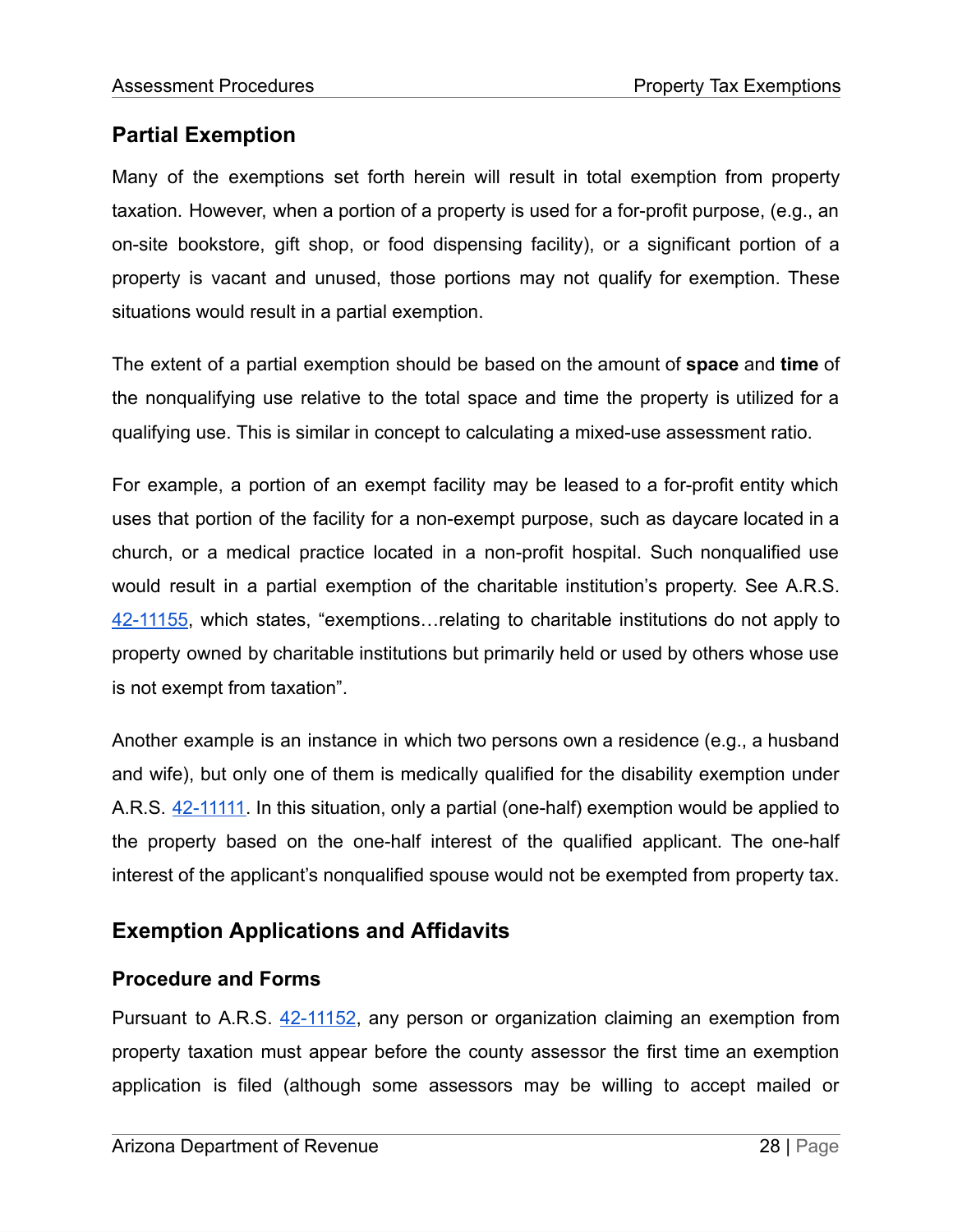e-mailed applications). A mutually satisfactory meeting place may be arranged if appearing before the assessor would create a severe hardship for the applicant.

To file an application for exemption, the applicant must submit to the assessor a completed and signed Affidavit of Individual Tax Exemption (DOR Form 82514) or Affidavit for Organizational Tax Exemption (DOR Form 82514A), which may be obtained from the assessor. The applicant must also provide any other information the assessor may require to determine eligibility for exemption. Any false statement made in the affidavit constitutes perjury.

Servicemembers who are out of state or are confined in a hospital "may make the required affidavit in the presence of any officer who is authorized to administer oaths on a form obtained from the county assessor." A.R.S. [42-11152\(C\)](https://www.azleg.gov/viewdocument/?docName=https://www.azleg.gov/ars/42/11152.htm).

Generally, to claim the exemption in subsequent years, the applicant must appear again before the assessor or a notary public to make a new affidavit respecting eligibility for the exemption. A.R.S.  $42-11152(A)(2)$ . However, some property owners and property types are exempt from the annual reapplication requirement. See A.R.S.  $42-11152(A)$ and <u>[42-11153\(A\)](https://www.azleg.gov/viewdocument/?docName=https://www.azleg.gov/ars/42/11153.htm)</u>

Even if an annual reapplication is not required, there may still be actions that the applicant must take each year. For example, widows, widowers, and persons with a disability must annually calculate their income for the preceding year to ensure continued qualification for exemption. A.R.S.  $42-11111(H)$ . In addition, persons with a disability are required to annually submit a Certification of Disability for Property Tax Exemption (DOR Form  $82514B$ ), which must be signed by a competent medical authority. A.R.S.  $42-11111(E)(2)(b)$ . A.A.C. [R15-4-116\(B\)](https://apps.azsos.gov/public_services/Title_15/15-04.pdf). This form is available from either the assessor or the Department.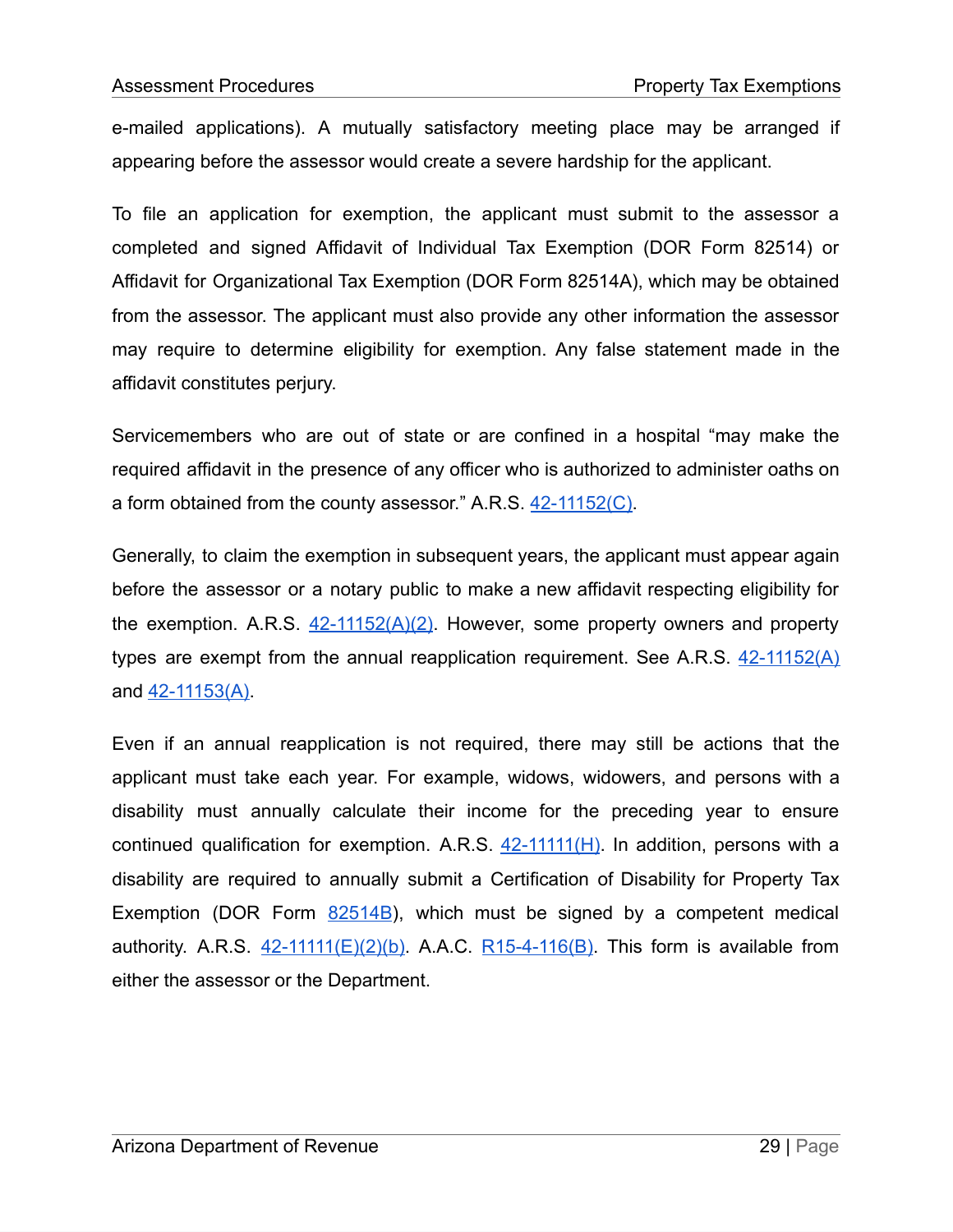# **Application Due Date**

Exemption applications must be filed between the first Monday in January and March 1. Failure to submit an application between these dates constitutes a waiver of the exemption. A.R.S.  $42-11153(A)$ . Nevertheless, a waiver of exemption may be redeemed for certain taxpayers that fail to timely file an exemption application. Pursuant to A.R.S. [42-11153\(B\),](https://www.azleg.gov/viewdocument/?docName=https://www.azleg.gov/ars/42/11153.htm) widows, widowers, persons with a disability, and organizations qualified under I.R.C. 501(c) may request redemption of a waived exemption "at any regular meeting" before the county board of supervisors. However, even if the redemption is granted, taxes that were due and payable before the untimely application was submitted cannot be abated or refunded.

**Note:** The phrase "at any regular meeting" is interpreted to mean a regularly scheduled meeting of the board of supervisors. Therefore, requests for redemption of a waived exemption may **not** be made by filing an administrative appeal or error correction notice, or during an administrative appeal hearing or error correction hearing. Such hearings are not "regular" (i.e., monthly) meetings of the board of supervisors, but are held only during designated timeframes when the board of supervisors is sitting as a board of equalization.

# **Property Tax Relief Programs**

There are several constitutional and statutory programs that appear similar to property tax exemptions, but which are more properly categorized as property tax relief programs.

# **1. "Senior Freeze" Program**

The Senior Freeze program, officially known as the Property Valuation Protection Option, is described in the Arizona Constitution. See Ariz. Const. art. IX, sec.  $18(7)$  $18(7)$ [through](https://www.azleg.gov/viewDocument/?docName=http://www.azleg.gov/const/9/18.htm) (9). Thus far, no statutory provisions have been enacted to assist in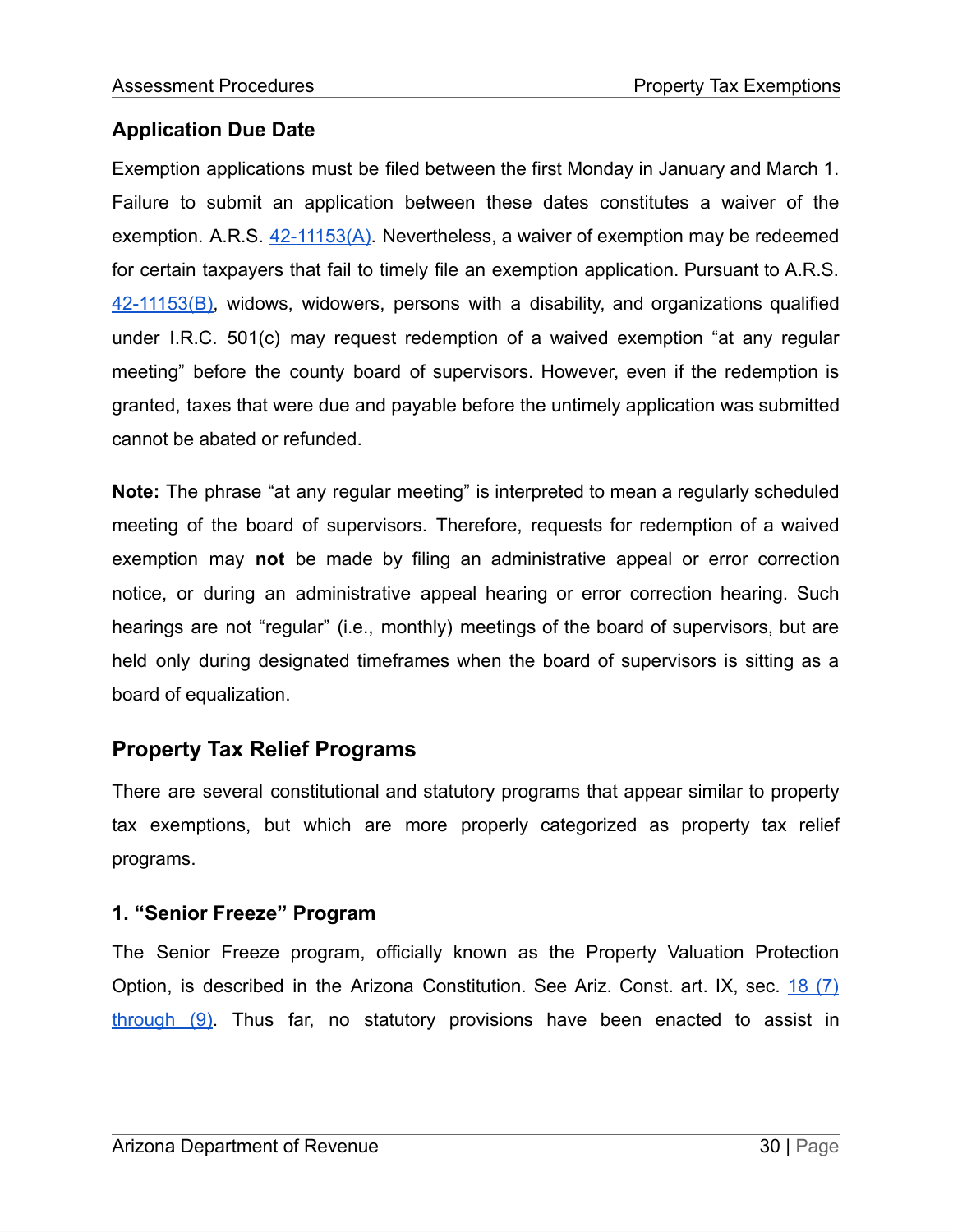administering the Senior Freeze program. Application for the program may be accomplished using DOR Form [82104](https://azdor.gov/forms/property-tax-forms/senior-property-valuation-protection-option).

The Senior Freeze program allows taxpayers qualified by age and income to have the valuation of their property class Three primary residence fixed (i.e., "frozen") for a renewable period of three years. While the valuation of the primary residence remains fixed as long as the taxpayer is eligible, property taxes do not, but continue to be levied at the same rate that is applicable to all other properties in the taxing district. Certain taxpayers may be able to qualify simultaneously for both the Senior Freeze program and a property tax exemption, such as an exemption for widows, widowers, or persons with a disability.

# **2. Elderly Assistance Fund**

A.R.S. [42-17401](https://www.azleg.gov/viewdocument/?docName=https://www.azleg.gov/ars/42/17401.htm) requires the establishment of an Elderly Assistance Fund in any county with a population of over two million residents (currently, only Maricopa County). The intent of the fund is to reduce primary school district taxes for a qualified individual, defined as any "individual who lives in an organized school district and who is approved for the [Senior Freeze program]". A.R.S.  $42-17401(E)$ . No action on the part of a qualified individual is necessary to obtain the benefit of the Elderly Assistance Fund, other than applying and being approved for the Senior Freeze program.

The Elderly Assistance Fund is administered by the county treasurer. Each June 30, the treasurer determines the balance of the fund and the total number of qualified individuals in the county. In the following tax year, the funds are used to "proportionately reduce the primary school district taxes that are levied against the property of all qualified individuals". A.R.S. [42-17401\(C\)](https://www.azleg.gov/viewdocument/?docName=https://www.azleg.gov/ars/42/17401.htm).

# **3. Residential Property Tax Deferral Program**

The Residential Property Tax Deferral program is described in A.R.S. [42-17301](https://www.azleg.gov/viewdocument/?docName=https://www.azleg.gov/ars/42/17301.htm) through [42-17313.](https://www.azleg.gov/viewdocument/?docName=https://www.azleg.gov/ars/42/17301.htm) This program allows qualified taxpayers to defer payment of their property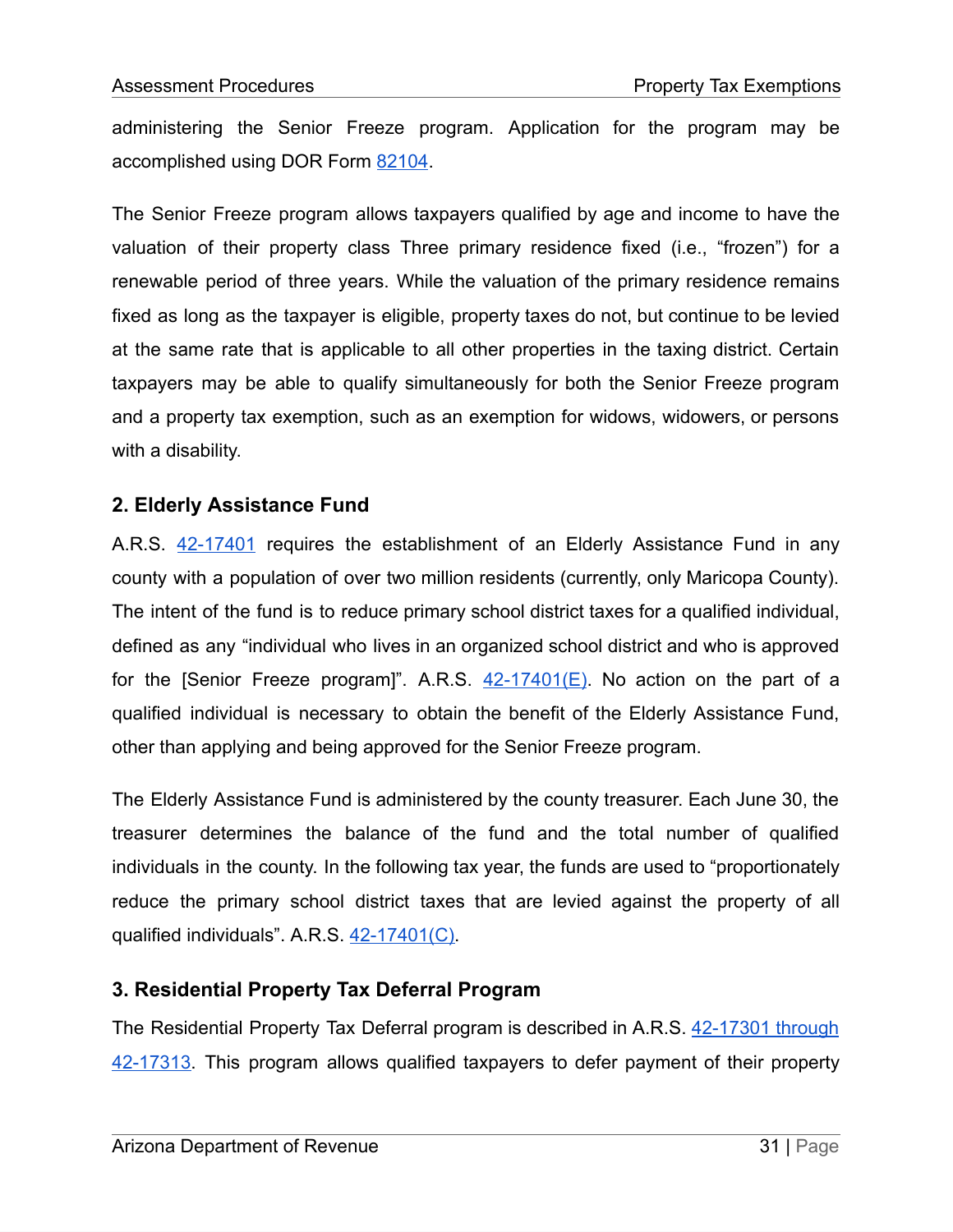taxes for one taxable year. This deferral does not constitute a property tax exemption, but only delays the payment of property taxes. Because of its numerous requirements and limitations, and its one-year maximum applicability, this program is rarely utilized by taxpayers.

Both the individual applicant and the subject property must meet certain criteria to qualify for this program, as set forth below.

#### *Individual Qualifications*

Pursuant to A.R.S. [42-17302,](https://www.azleg.gov/viewdocument/?docName=https://www.azleg.gov/ars/42/17302.htm) at the time the applicant files for a residential property tax deferral, the applicant must:

- 1. Be at least 70 years of age.
- 2. Own or be purchasing the residence.
- 3. Have lived in the residence for at least 6 years or have been a resident of Arizona for at least 10 years.
- 4. Not own or have an interest in any other real property, except indirectly, such as through a mutual fund.
- 5. Not have a total taxable income for the preceding year that exceeds \$10,000 (this figure includes the income of all persons who reside in the residence).

#### *Residential Qualifications*

Pursuant to A.R.S. [42-17303,](https://www.azleg.gov/viewdocument/?docName=https://www.azleg.gov/ars/42/17303.htm) to qualify for residential property tax deferral, the residence must:

- 1. Be the applicant's primary residence.
- 2. Not be income producing.
- 3. Not have a full cash value exceeding \$150,000.
- 4. Not be subject to any real property lien of record less than five years old.
- 5. Not be subject to unpaid property taxes "for years preceding the year for which the initial election is made."